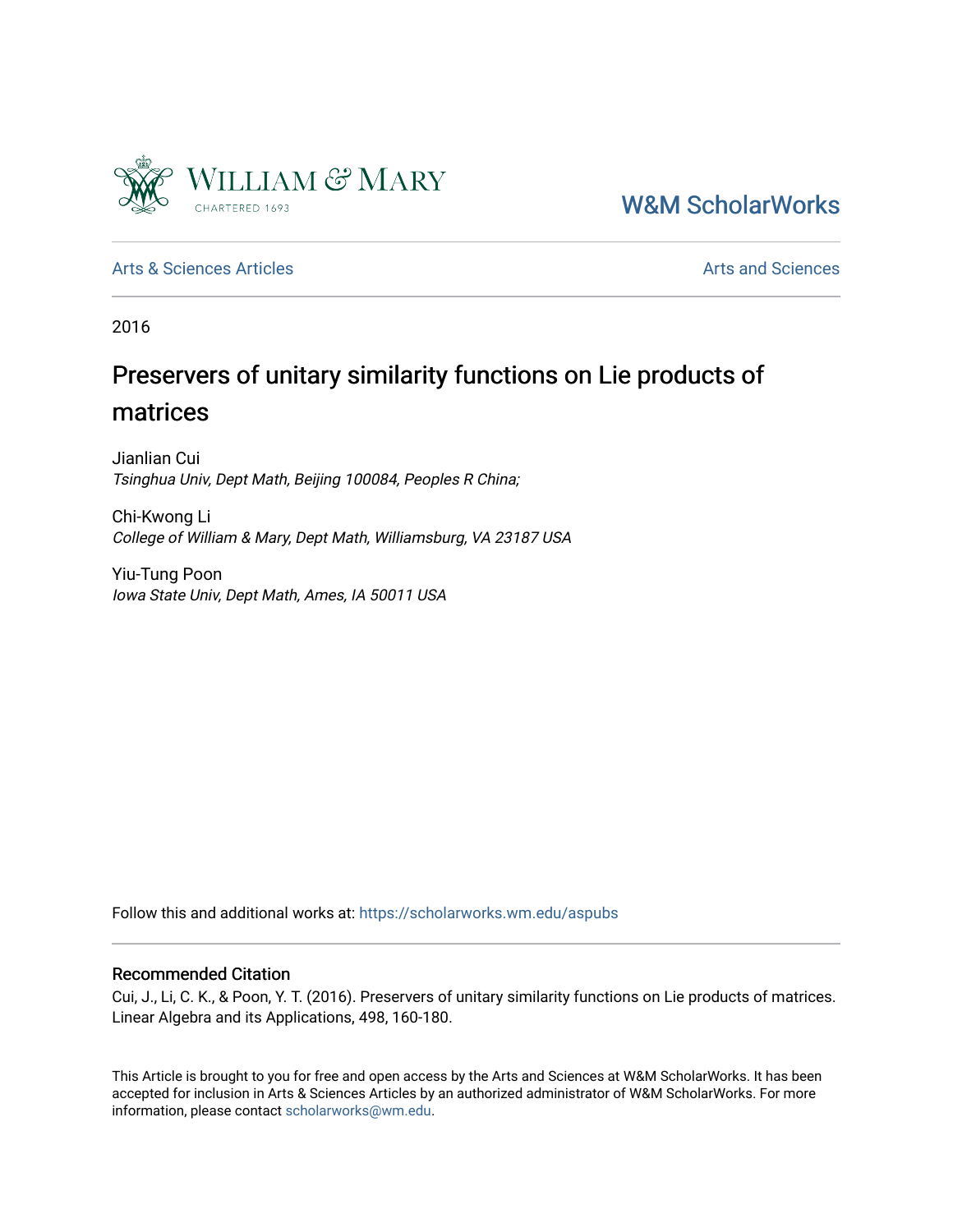### PRESERVERS OF UNITARY SIMILARITY FUNCTIONS ON LIE PRODUCTS OF MATRICES

JIANLIAN CUI, CHI-KWONG LI, AND YIU-TUNG POON

In memory of Professor Hans Schneider.

ABSTRACT. Denote by  $M_n$  the set of  $n \times n$  complex matrices. Let  $f : M_n \to [0, \infty)$  be a continuous map such that  $f(\mu UAU^*) = f(A)$  for any complex unit  $\mu$ ,  $A \in M_n$  and unitary  $U \in M_n$ ,  $f(X) = 0$ if and only if  $X = 0$  and the induced map  $t \mapsto f(tX)$  is monotonically increasing on  $[0, \infty)$  for any rank 1 nilpotent  $X \in M_n$ . Characterization is given for surjective maps  $\phi$  on  $M_n$  satisfying  $f(AB - BA) = f(\phi(A)\phi(B) - \phi(B)\phi(A))$ . The general theorem are then used to deduce results on special cases when the function is the pseudo spectrum and the pseudo spectral radius.

#### AMS Subject Classification Primary 15A60, 46B04

Keywords Lie product, unitary similarity invariant function, pseudo spectrum.

#### 1. INTRODUCTION

Let  $M_n$  be the set of  $n \times n$  matrices. A function  $f : M_n \to \mathbb{R}$  is a radial unitary similarity invariant function if

(P1)  $f(\mu UAU^*) = f(A)$  for a complex unit  $\mu$ ,  $A \in M_n$  and unitary  $U \in M_n$ .

In [11], the authors studied unitary similarity invariant functions that are norms on  $M_n$ , and determine the structure of maps  $\phi : M_n \to M_n$  satisfying

(1.1) 
$$
f(AB - BA) = f(\phi(A)\phi(B) - \phi(B)\phi(A)) \quad \text{for all } A, B \in M_n.
$$

In [11, Remark 2.7], it was pointed out that the result actually holds for more general unitary similarity invariant functions. However, no detail was given, and it is not straightforward to apply the results to a specific problem. For instance, it is unclear how one can apply the result to study preservers of pseudo spectrum of Lie product of matrices;<sup>1</sup> see the definition in Section 3. To fill this gap, we extend the result in [11] to continuous radial unitary similarity invariant functions  $f: M_n \to \mathbb{R}$  satisfying the following properties.

(P2) For any  $X \in M_n$  we have  $f(X) = f(0_n)$  if and only if  $X = 0_n$ , the  $n \times n$  zero matrix.

(P3) For any rank 1 nilpotent  $X \in M_n$ , the map  $t \mapsto f(tX)$  on  $[0, \infty)$  is strictly increasing.

For a function  $f : M_n \to [0, \infty)$  satisfying  $(P1) - (P3)$ , we show that if  $\phi : M_n \to M_n$  is a surjective map satisfying (1.1), then there is a unitary  $U \in M_n$  and a subset  $\mathcal{N}_n$  of normal matrices in  $M_n$ such that  $\phi$  has the form

$$
\phi(A) = \begin{cases} \mu_A U A^{\dagger} U^* + \nu_A I_n & A \in M_n \setminus \mathcal{N}_n \\ \mu_A U (A^{\dagger})^* U^* + \nu_A I_n & A \in \mathcal{N}_n, \end{cases}
$$

<sup>&</sup>lt;sup>1</sup>This is a question raised by Professor Molnar to the second and third author at the 2014 Summer Conference of the Canadian Mathematics Society.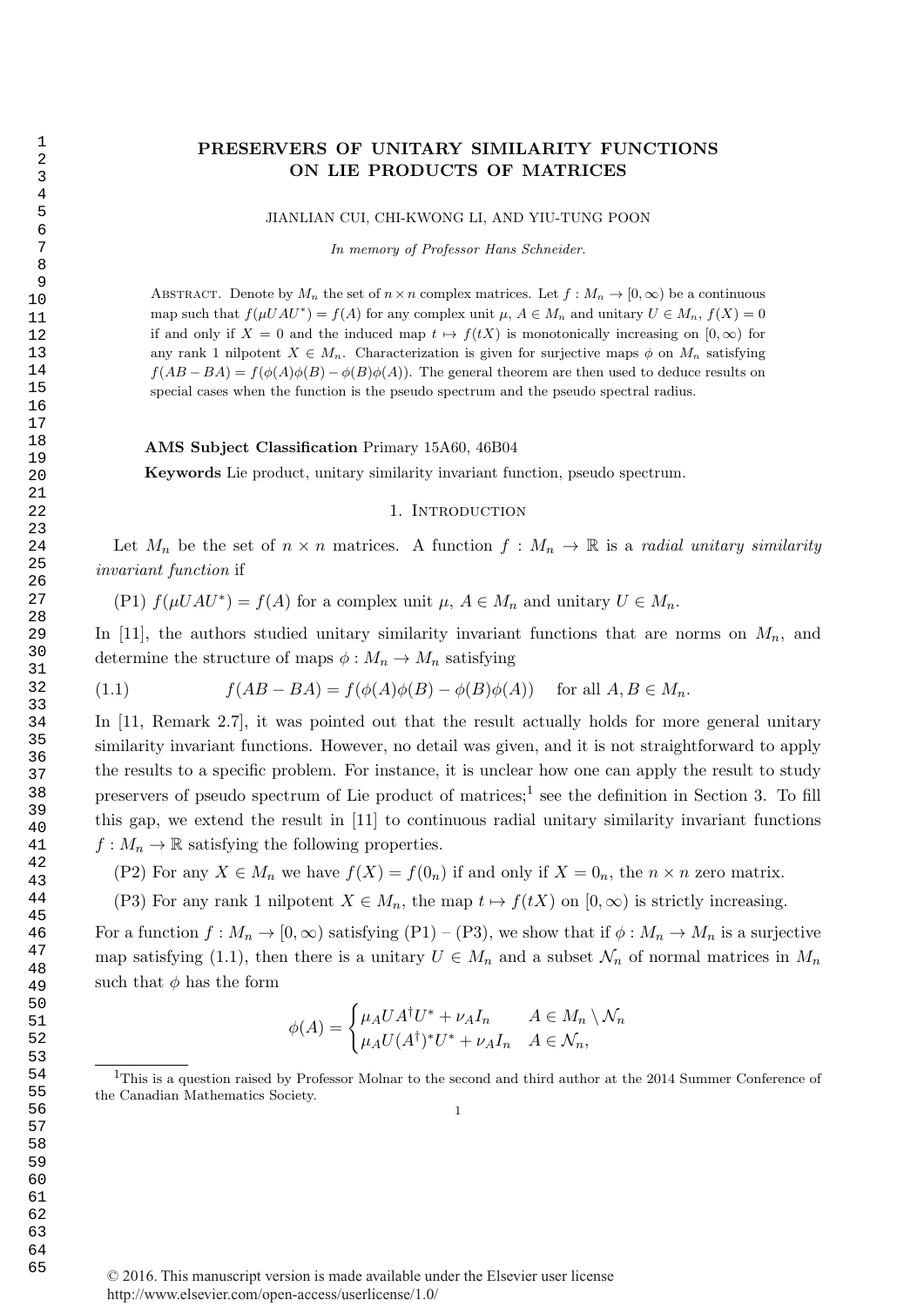where

- (a)  $\mu_A, \nu_A \in \mathbb{C}$  with  $|\mu_A| = 1$ , depending on A,
- (b)  $A^{\dagger} = A, \overline{A}, A^t$  or  $A^*$ , and
- (c)  $\mathcal{N}_n$  depends on the given unitarily invariant function f.

The proof of this result will be given in Section 2. In Section 3, we apply the main result to the case when f is the pseudo spectral radius, and then obtain the result for the case when f is the pseudo spectrum.

For other preserver problems on different types of products on matrices and operators, one may see [1, 2, 3, 7, 11, 12] and their references.

#### 2. Main theorem

In this section, we prove Theorem 2.1 extending the result in [11]. We use similar ideas in [11] with some intricate arguments to make the extension possible.

**Theorem 2.1.** Let  $f : M_n \to [0, \infty)$  be a function on  $M_n$  satisfying  $(P1) - (P3)$ . Suppose  $n \geq 3$ , and  $\phi: M_n \to M_n$  is a surjective map satisfying

$$
f([\phi(A), \phi(B)]) = f([A, B]).
$$

Then there is a unitary matrix U and a subset  $\mathcal{N}_n$  of normal matrices with non-collinear eigenvalues such that  $\phi$  has the form

$$
\phi(A) = \begin{cases} \mu_A U \psi(A) U^* + \nu_A I_n & A \in M_n \setminus \mathcal{N}_n \\ \mu_A U \psi(A)^* U^* + \nu_A I_n & A \in \mathcal{N}_n, \end{cases}
$$

where  $\mu_A, \nu_A \in \mathbb{C}$  with  $|\mu_A| = 1$  depending on A, and  $\psi$  is one of the maps:  $A \mapsto A$ ,  $A \mapsto \overline{A}$ ,  $A \mapsto A^t$  or  $A \mapsto A^*$ .

A bijective map P on  $M_n$  is said to be a locally regular polynomial map [14] if for every  $A \in M_n$ , there exists a polynomial  $p_A(t)$  such that  $P(A) = p_A(A)$  and A have the same commutant. To prove the above theorem, we need the following result from  $\text{Semrl }[14]$ .

**Theorem 2.2.** Suppose  $n \geq 3$ , and  $\phi : M_n \to M_n$  is a bijective map satisfying

 $[A, B] = 0_n \quad \Longleftrightarrow \quad [\phi(A), \phi(B)] = 0_n.$ 

Let  $\Gamma$  be the set of matrices A such that the Jordan form of A only has Jordan blocks of sizes 1 or 2. Then there are an invertible matrix S, an automorphism  $\tau$  of the complex field and a regular locally polynomial map  $A \to p_A(A)$  such that

(2.1) 
$$
\phi(A) = S(p_A(A_\tau^\dagger))S^{-1} \text{ for all } A \in \Gamma.
$$

Here,  $X_{\tau}$  is the matrix whose  $(i, j)$ -entry is  $\tau(X_{ij})$ , and  $A^{\dagger} = A$  or  $A^{\dagger}$ .

Our proof strategy is to show that  $\phi(A)$  has the asserted form described in the theorem for a special class  $C_1$  of matrices A. Then we modify the map  $\phi$  to  $\phi_1$  so that it will satisfy the same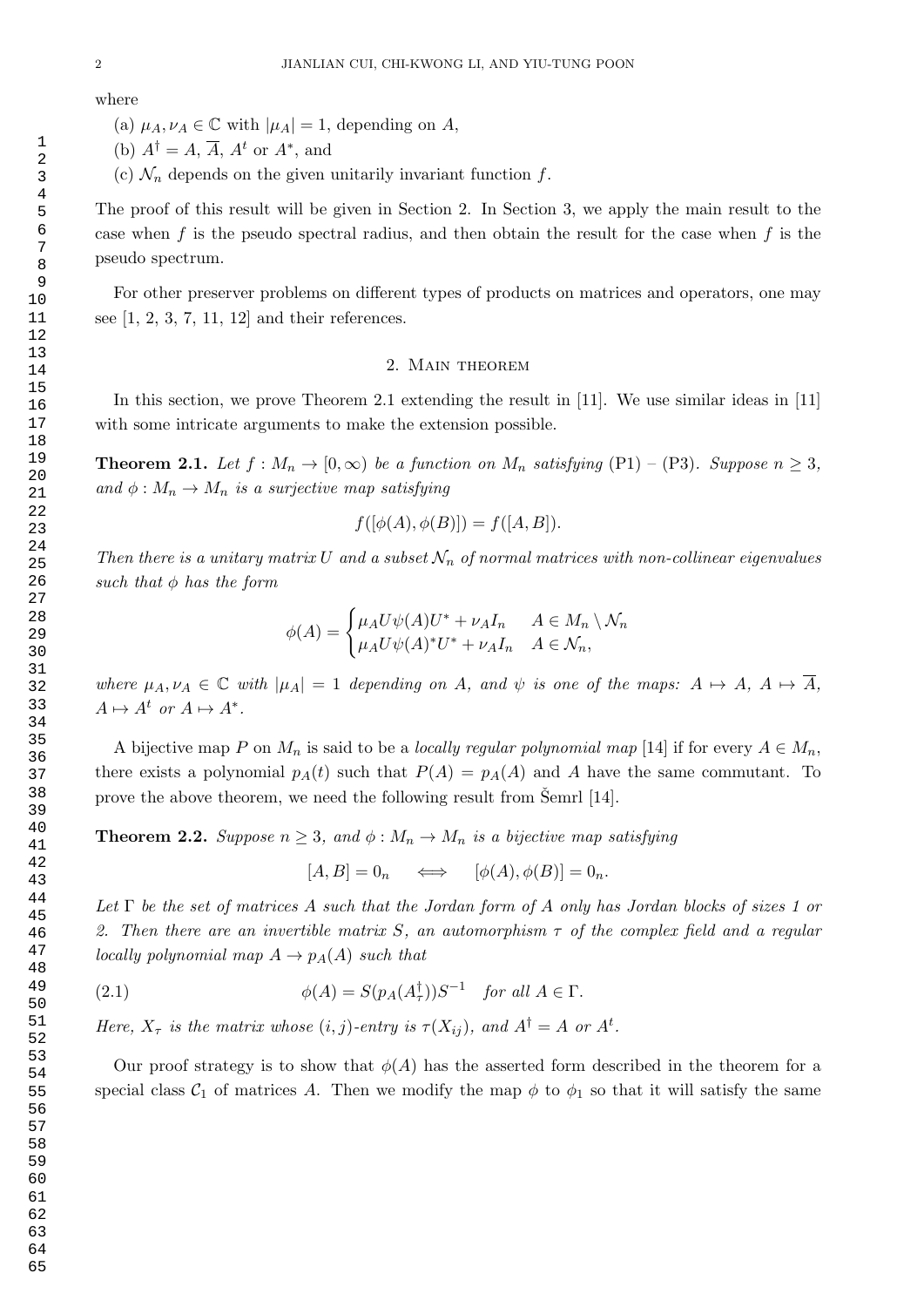hypothesis of  $\phi$  with the additional assumption that  $\phi(X) = X$  for every  $X \in \mathcal{C}_1$ . Then we can set  $B = \phi(A)$  for a certain matrix A not in  $C_1$  and use the condition that

$$
f([A, X]) = f([\phi_1(A), \phi_1(X)]) = f([B, X])
$$
 for all  $X \in C_1$ 

to show that  $B = \phi_1(A)$  also has the asserted form. Thus,  $\phi_1$  has the asserted form for a larger class  $C_2$  of matrices, and so on and so forth until we show that the modified map will fix every matrices after a finite number of steps.

In the next few lemmas, we will focus on the relations between a pair of matrices  $A$  and  $B$  such that

$$
f([A, X]) = f([B, X]) \quad \text{for all } X \in \mathcal{C}
$$

for a certain subset  $\mathcal C$  of matrices.

**Lemma 2.3.** Suppose  $A \in M_n$  is a rank one nilpotent matrix. Then  $A = xy^*$  for some non-zero orthogonal vectors, x and y. Furthermore, A is unitarily similar to  $||x|| ||y||E_{21}$ .

Proof. Suppose  $A \in M_n$  is a rank one matrix. Then  $A = xy^*$  for some non-zero column vectors, x and  $y \in \mathbb{C}^n$ . If A is nilpotent, then  $A^k = 0$  for some integer  $k > 1$ . Then we have

$$
0 = \text{tr } A^k = \text{tr } (xy^*)^k = (y^*x)^k.
$$

Therefore, x and y are orthogonal. Let U be a unitary matrix with  $\frac{y}{\|y\|}$  and  $\frac{x}{\|x\|}$  as the first and second columns respectively. Then  $U^*AU = ||x|| ||y||E_{21}$ 

Denote by  $\sigma(A)$  the spectrum of A and  $N(A)$  the null space of A.

Lemma 2.4. For any two matrices A and B, if

(2.2) 
$$
f([A, X]) = f([B, X]) \text{ for all rank one } X \in M_n,
$$

then there are  $\mu, \nu \in \mathbb{C}$  with  $|\mu|=1$  such that one of the following holds with  $\hat{A}=\mu A+\nu I_n$ .

(a)  $\sigma(B) = \sigma(\hat{A})$  and for any  $\lambda \in \sigma(\hat{A})$ ,

$$
N(B - \lambda I_n) = N(\hat{A} - \lambda I_n) \quad and \quad N(B^t - \lambda I_n) = N(\hat{A}^t - \lambda I_n).
$$

(b) The eigenvalues of A are not collinear,  $\sigma(B) = \overline{\sigma(\hat{A})}$  and for any  $\lambda \in \sigma(\hat{A})$ ,

$$
N(B - \overline{\lambda}I_n) = N(\hat{A} - \lambda I_n) \quad and \quad N(B^t - \overline{\lambda}I_n) = N(\hat{A}^t - \lambda I_n).
$$

*Proof.* Note that for any rank one matrix  $X = xy^t$ ,  $[C, X] = 0$  if and only if x and  $y^t$  are the right and left eigenvectors of C corresponding to the same eigenvalue. To see this, as  $[C, X] =$  $(Cx)y^{t} - x(y^{t}C)$ , then  $[C, X] = 0$  if and only if  $Cx = \lambda x$  and  $y^{t}C = \lambda y^{t}$  for some  $\lambda \in \mathbb{C}$ .

Suppose A and B satisfy  $(2.2)$ . By the above observation on rank one matrices and property  $(P2)$ of f, A and B must have the same set of left and right eigenvectors. Furthermore,  $x_1$  and  $x_2$  are the right eigenvectors of A corresponding to the same eigenvalue if and only if the two eigenvectors correspond to the same eigenvalue of  $B$ . Thus, the eigenvalues of  $A$  and  $B$  have the same geometric multiplicity.

Let  $\lambda_1, \ldots, \lambda_k$  be the distinct eigenvalues of A with  $x_1, \ldots, x_k$  and  $y_1, \ldots, y_k$  being the right and left eigenvectors. Also for each pair of eigenvectors  $x_i$  and  $y_i^t$ , let  $\gamma_i$  be the corresponding eigenvalue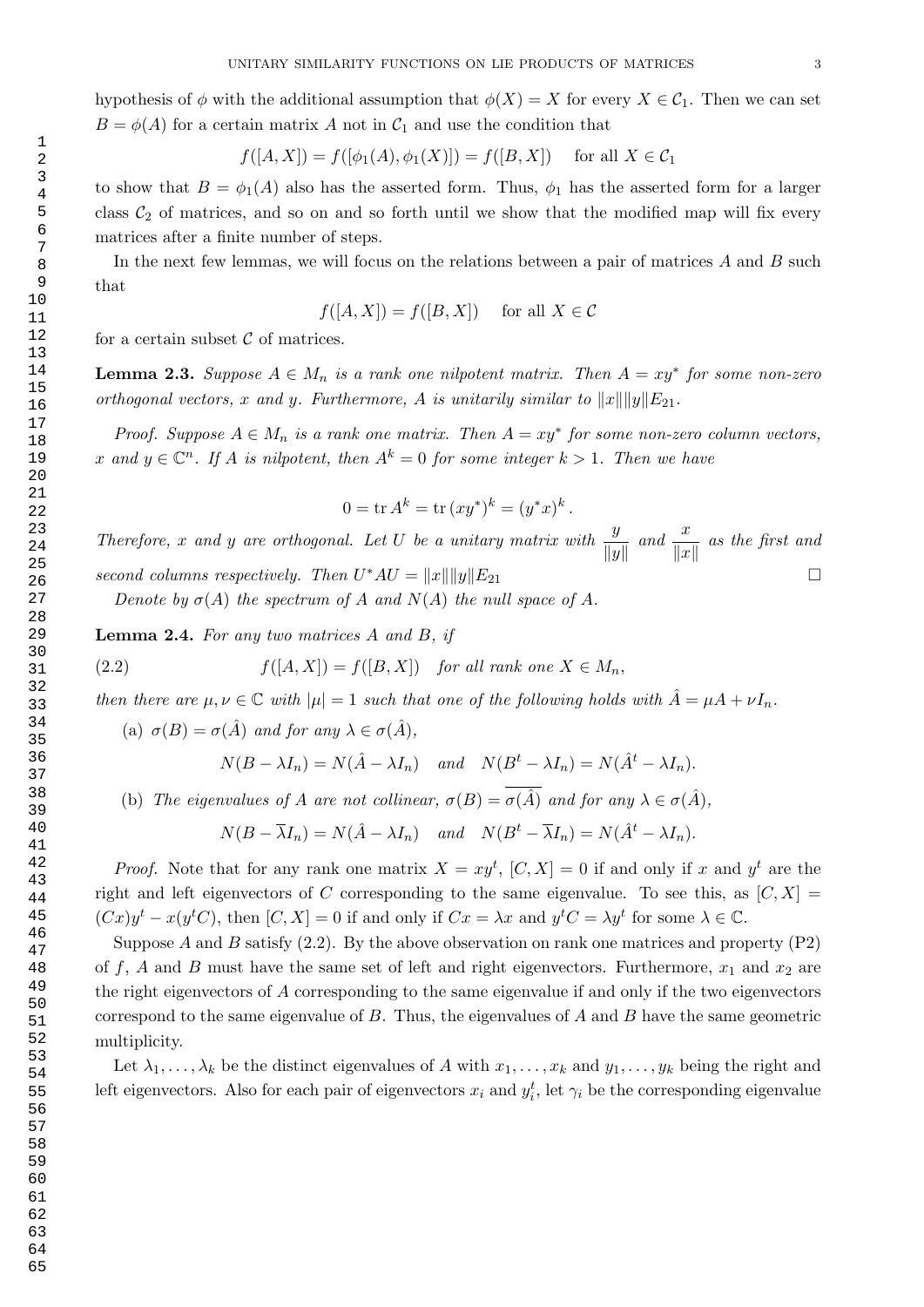of B. Take  $X_{ij} = x_i y_j^t$ . Then  $AX_{ij} = \lambda_i X_{ij}$  and  $X_{ij}A = \lambda_j X_{ij}$ . Using (P1), we see that for any  $1 \leq i, j \leq n$ ,

$$
f([A, X_{ij}]) = f(\lambda_i X_{ij} - \lambda_j X_{ij}) = f((\lambda_i - \lambda_j) X_{ij}) = f(|\lambda_i - \lambda_j| X_{ij}).
$$

Similarly,  $f([B, X_{ij}]) = f((\gamma_i - \gamma_j)X_{ij}) = f(|\gamma_i - \gamma_j|X_{ij}).$ 

By the fact that  $f([A, X_{ij}]) = f([B, X_{ij}])$  and Property (P3),

$$
|\lambda_i - \lambda_j| = |\gamma_i - \gamma_j| \quad \text{for all } 1 \le i, j \le k.
$$

As a result, there are  $\mu, \nu \in \mathbb{C}$  with  $|\mu| = 1$  such that either

(1)  $\gamma_i = \mu \lambda_i + \nu$  for all  $1 \leq i \leq k$ ; or

(2) the eigenvalues of A are non-collinear and  $\overline{\gamma}_i = \mu \lambda_i + \nu$  for all  $1 \leq i \leq k$ .

Then the result follows with  $\hat{A} = \mu A + \nu I_n$ .

**Lemma 2.5.** Suppose A and B commute and satisfy  $(2.2)$ . If A has at least two distinct eigenvalues, then there are  $\mu, \nu \in \mathbb{C}$  with  $|\mu|=1$  such that either

- (a)  $B = \mu A + \nu I_n$ , or
- (b) A is normal with non-collinear eigenvalues and  $B = \mu A^* + \nu I_n$ .

*Proof.* As A and B commute, there is a unitary matrix U such that both  $U^*AU$  and  $U^*BU$  are upper triangular, see [9, Theorem 2.3.3]. Replacing  $(A, B)$  with  $(U^*AU, U^*BU)$ , we may assume that  $A$  and  $B$  are upper triangular.

As A and B satisfy (2.2), Lemma 2.4 holds. Suppose Lemma 2.4(a) holds with  $\hat{A} = \mu A + \nu I_n$ . Notice that  $\sigma(B) = \sigma(\tilde{A})$  and

$$
f([\hat{A}, X]) = f([\mu A + \nu I_n, X]) = f([B, X]) \text{ for all rank one } X \in M_n.
$$

Suppose  $\lambda$  is an eigenvalue of  $\hat{A}$  and  $y \in N(\hat{A}^t - \lambda I_n)$ . For any  $z \in \mathbb{C}^n$ , let  $Z = zy^t$ . Then  $Z\hat{A} = \lambda Z$ and  $[\hat{A}, Z] = (\hat{A} - \lambda I_n)Z$ . Note that  $(\hat{A} - \lambda I_n)Z$  has rank at most one and  $tr((\hat{A} - \lambda I_n)Z)$ tr  $([\hat{A}, Z]) = 0$ , so  $(\hat{A} - \lambda I_n)Z$  is unitarily similar to  $\|(\hat{A} - \lambda I_n)z\| \|y^t\| E_{12}$ . Thus,

$$
f([A, Z]) = f(||(A - \lambda I_n)z|| ||y^t|| E_{12}).
$$

Similarly,  $f([B, Z]) = f(||(B - \lambda I_n)z|| ||y^t|| E_{12})$ . Hence, by (P1) and (P3),

$$
\|(\hat{A} - \lambda I_n)z\| = \|(B - \lambda I_n)z\| \text{ for all } z \in \mathbb{C}^n \text{ and } \lambda \in \sigma(\hat{A}).
$$

As a result,

$$
z^*\hat{A}^*\hat{A}z - 2\operatorname{Re}(\overline{\lambda}z^*\hat{A}z) + |\lambda|^2 z^*z = ||(\hat{A} - \lambda I_n)z||^2
$$
  
= 
$$
||(B - \lambda I_n)z||^2 = z^*B^*Bz - 2\operatorname{Re}(\overline{\lambda}z^*Bz) + |\lambda|^2 z^*z.
$$

This implies that

$$
2\mathrm{Re}\,(\overline{\lambda}z^*(\hat{A}-B)z)=z^*(\hat{A}^*\hat{A}-B^*B)z \quad \text{for all } z\in\mathbb{C}^n \text{ and } \lambda\in\sigma(\hat{A}).
$$

As A has at least two distinct eigenvalues, so does  $\hat{A}$ . Taking any  $\lambda, \gamma \in \sigma(\hat{A})$  with  $\lambda \neq \gamma$ , we have

$$
2\mathrm{Re}\,(\overline{\lambda}z^*(\hat{A}-B)z)=z^*(\hat{A}^*\hat{A}-B^*B)z=2\mathrm{Re}\,(\overline{\gamma}z^*(\hat{A}-B)z).
$$

Thus,  $W((\overline{\lambda-\gamma})(\hat{A}-B)) \subseteq i\mathbb{R}$ , where  $W(X)$  is the numerical range of X.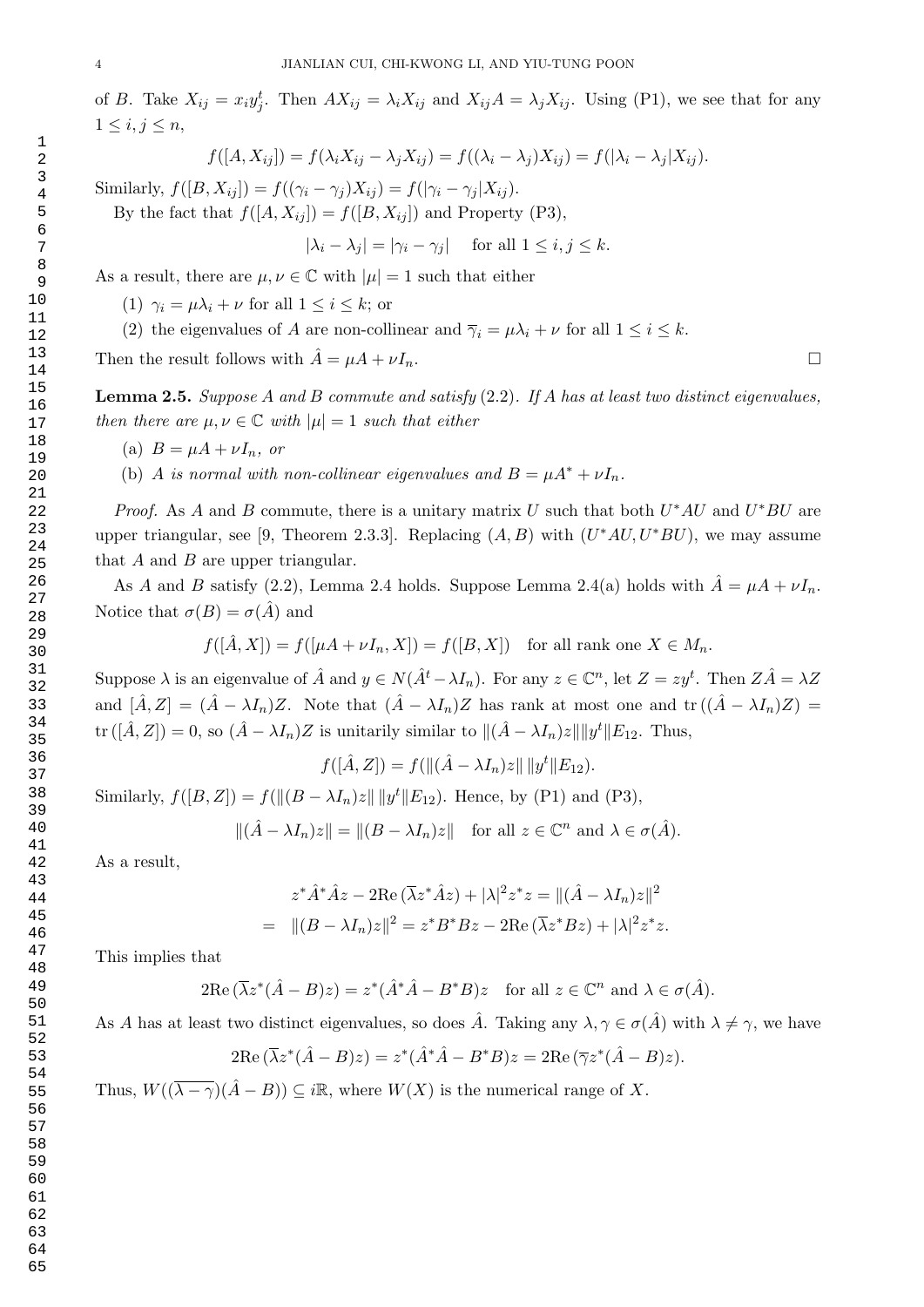Then  $(\overline{\lambda} - \gamma)(\hat{A} - B)$  is a skew-Hermitian matrix [8]. Since both  $\hat{A}$  and B are upper triangular, they must be diagonal matrices. Now for any  $1 \leq i \leq n$ ,  $b_{ii} \in \sigma(B) = \sigma(\hat{A})$ . Then

$$
0 = ||(B - b_{ii}I_n)e_i|| = ||(\hat{A} - b_{ii}I_n)e_i|| = ||(B - b_{ii}I_n)e_i + (\hat{A} - B)e_i|| ||(\hat{A} - B)e_i||
$$

Thus,  $(\hat{A} - B)e_i = 0$  for all  $1 \leq i \leq n$  and hence  $B = \hat{A}$ .

Now suppose Lemma 2.4(b) holds. Then by a similar argument, we can show that

(2.3) 
$$
\| (\hat{A} - \lambda I_n) z \| = \| (B - \overline{\lambda} I_n) z \| \text{ for all } \lambda \in \sigma(\hat{A}) \text{ and } z \in \mathbb{C}^n
$$

and so  $(\overline{\lambda - \gamma})\hat{A} - (\lambda - \gamma)B$  is a skew-Hermitian matrix. It follows that  $(\overline{\lambda - \gamma})T_A - (\lambda - \gamma)T_B = 0$ , or equivalently,  $T_B = \frac{\lambda - \gamma}{\lambda - \gamma}$  $\frac{\lambda-\gamma}{\lambda-\gamma}T_A$ , where  $T_A$  and  $T_B$  are the strictly upper triangular parts of A and B. Now as the eigenvalues of A and hence  $\hat{A}$  are not collinear, we can always find another  $\omega \in \sigma(\hat{A})$ such that  $\frac{\overline{\lambda-\omega}}{\lambda-\omega}\neq\frac{\lambda-\gamma}{\lambda-\gamma}$  $\frac{\lambda-\gamma}{\lambda-\gamma}$ . Then the above equation is possible only if  $T_A = T_B = 0$ . In this case, A and B are both diagonal and hence normal. Then (2.3) implies that  $\hat{A} = \overline{B}$ .

From Lemma 2.5, we have the following consequence for diagonalizable matrices.

**Corollary 2.6.** Suppose A and B satisfy (2.2) and A is diagonalizable. Then there are  $\mu, \nu \in \mathbb{C}$ with  $|\mu|=1$  such that

- (a)  $B = \mu A + \nu I_n$ , or
- (b) A is normal with non-collinear eigenvalues and  $B = \mu A^* + \nu I_n$ .

*Proof.* Suppose A is diagonalizable. Then  $A = SDS^{-1}$  for some invertible S and diagonal D. By Lemma 2.4,  $B = S(\mu D + \nu I_n)S^{-1}$  or  $B = S(\mu \overline{D} + \nu I_n)S^{-1}$ . If A has only one eigenvalue, then A is a scalar matrix and so is B. Then the result follows. Suppose A has at least two eigenvalues. As A and B commute, the result now follows by Lemma 2.5.

**Lemma 2.7.** For any two matrices  $A$  and  $B$ , if

(2.4) 
$$
f([A, X]) = f([B, X]) \text{ for all } X \in M_n,
$$

then there are  $\mu, \nu \in \mathbb{C}$  with  $|\mu|=1$  such that either

- (a)  $B = \mu A + \nu I_n$ , or
- (b) A is normal with non-collinear eigenvalues and  $B = \mu A^* + \nu I_n$ .

*Proof.* Suppose A and B satisfy (2.4). Then, putting  $X = B$  in (2.4), it follows from (P2) that A and B commute. If A has at least two eigenvalues, then the result follows from Lemma 2.5.

Suppose A has only one eigenvalue, say  $\lambda$ . Then by Lemma 2.4, B has one eigenvalue only, say γ. Write  $A = SJS^{-1} + \lambda I_n$ , where S is invertible and  $J = J_{n_1} \oplus \cdots \oplus J_{n_s}$  is the Jordan form of A with  $n_1 \geq \cdots \geq n_s$ . Now as A and B satisfy (2.4), A and B have the same set of commuting matrices. Then  $B = Sp(J)S^{-1} + \gamma I_n$  for some polynomial p of degree at most  $m = n_1 - 1$  with  $p(0) = 0.$ 

By a similar argument as in Lemma 2.5, we can show that

$$
||(B - \gamma I_n)z|| = ||(A - \lambda I_n)z|| \text{ for all } z \in \mathbb{C}^n.
$$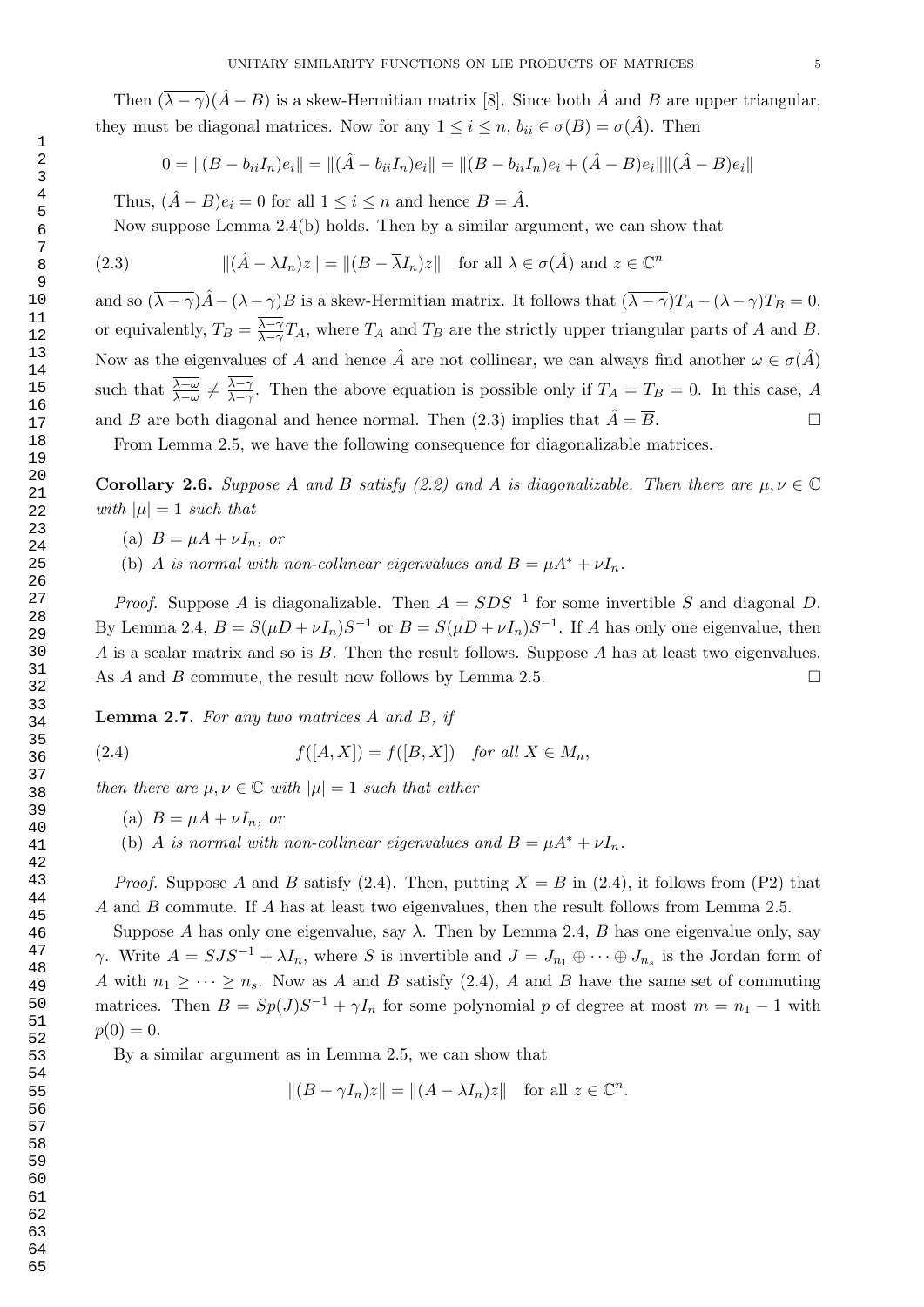Then there is a unitary matrix  $W$  such that

$$
Sp(J)S^{-1} = (B - \gamma I_n) = W(A - \lambda I_n) = W S J S^{-1}.
$$

Write  $S = UT$  for unitary U and upper triangular T,  $V = U^* W U$  and  $p(x) = \sum_{i=1}^{m} c_i x^i$ . Then we have

(2.5) 
$$
T p(J) T^{-1} = V T J T^{-1}.
$$

Notice that both  $Tp(J)T^{-1}$  and  $TJT^{-1}$  are strictly upper triangular. Furthermore, the first  $n_1-1$ entries in the super-diagonal of  $Tp(J)T^{-1}$  are  $c_1$  times the corresponding  $n_1 - 1$  super-diagonal entries of  $TJT^{-1}$ .

As V is unitary, we must have  $|c_1| = 1$  and  $V = c_1 I_{n_1-1} \oplus V_1$  for some unitary  $V_1 \in M_{n-n_1+1}$ . Now comparing the first  $n_1 \times n_1$  principal submatrices in (2.5), we have

$$
T_1 p(J_{n_1}) T_1^{-1} = (c_1 I_{n_1-1} \oplus [v_{n_1,n_1}]) T_1 J_{n_1} T_1^{-1} = c_1 T_1 J_{n_1} T_1^{-1},
$$

where  $T_1$  is the  $n_1 \times n_1$  principal submatrix of T. Therefore,  $T_1\left(\sum_{i=2}^m c_i J_{n_1}^i\right) T_1^{-1} = 0$  and so  $\sum_{i=2}^{m} c_i J_{n_1}^i = 0$ . Hence,  $c_2 = \cdots = c_m = 0$ . Then  $p(x) = c_1 x$  and so  $B = c_1 A + (\gamma - c_1 \lambda) I_n$ .

We are now ready to present the following.

Proof of Theorem 2.1.

First we assume that  $\phi$  is bijective. Suppose  $\phi$  is a bijective map satisfying

 $f([A, B]) = f([\phi(A), \phi(B)])$  for all  $A, B \in M_n$ .

Because  $f(X) = f(0)$  if and only if  $X = 0$  by (P2), we see that  $[A, B] = 0$  if and only if  $[\phi(A), \phi(B)] = 0$ . We can apply Theorem 2.2 and conclude that  $\phi$  has the form (2.1) with  $A^{\dagger} = A$ or  $A^t$ . In particular, for any rank one matrix  $R \in M_n$ , there are  $\mu_R, \nu_R \in \mathbb{C}$  such that

$$
\phi(R) = S(\mu_R R_\tau^\dagger + \nu_R I_n) S^{-1}.
$$

Suppose  $\mu_R = |\mu_R|e^{i\theta_R}$ . By replacing  $\phi(R)$  with  $e^{-i\theta_R}(\phi(R) - \nu_R I_n)$ , we may assume that  $\mu_R > 0$ and  $\nu_R = 0$ .

Here we consider only the case when  $A^{\dagger} = A$ . The case when  $A^{\dagger} = A^t$  is similar. Fixed an orthonormal basis  $\{x_1, \ldots, x_n\}$  and define  $X_{ij} = x_i x_j^*$ . Take  $\alpha = (\alpha_1, \ldots, \alpha_n) \in \mathbb{C}^n$  and let  $A = \sum_{j=1}^{n} \alpha_j X_{j1}$ . For  $k = 2, ..., n$ ,

$$
(2.6) \t f(\mu_A \mu_{X_{kk}} \tau(\alpha_k) S(X_{k1})_\tau S^{-1}) = f([\phi(A), \phi(X_{kk})]) = f([A, X_{kk}]) = f(\alpha_k X_{k1}).
$$

In particular, if  $Z = \mu_A \mu_{X_{22}} S(X_{21})_\tau S^{-1}$ , then

$$
f(\tau(\alpha)Z) = f(\alpha X_{21})
$$
 for all  $\alpha \in \mathbb{C}$ .

Suppose  $\tau$  is neither the the identity map  $\lambda \to \lambda$  nor the conjugate map  $\lambda \to \overline{\lambda}$ . By [10, Theorem 1, the set  $\tau([0, 1])$  is an unbounded subset of C. Thus, there exists  $\alpha \in [0, 1]$  such that  $|\tau(\alpha)| > |\tau(2)|$ . But then by (P1) and (P3), we have

$$
f(2X_{21}) = f(\tau(2)Z) = f(|\tau(2)|Z) < f(|\tau(\alpha)|Z) = f(\tau(\alpha)Z) = f(\alpha X_{21}) < f(2X_{21}),
$$

which is a contradiction. Thus,  $\tau$  is either the identity map or the conjugate map.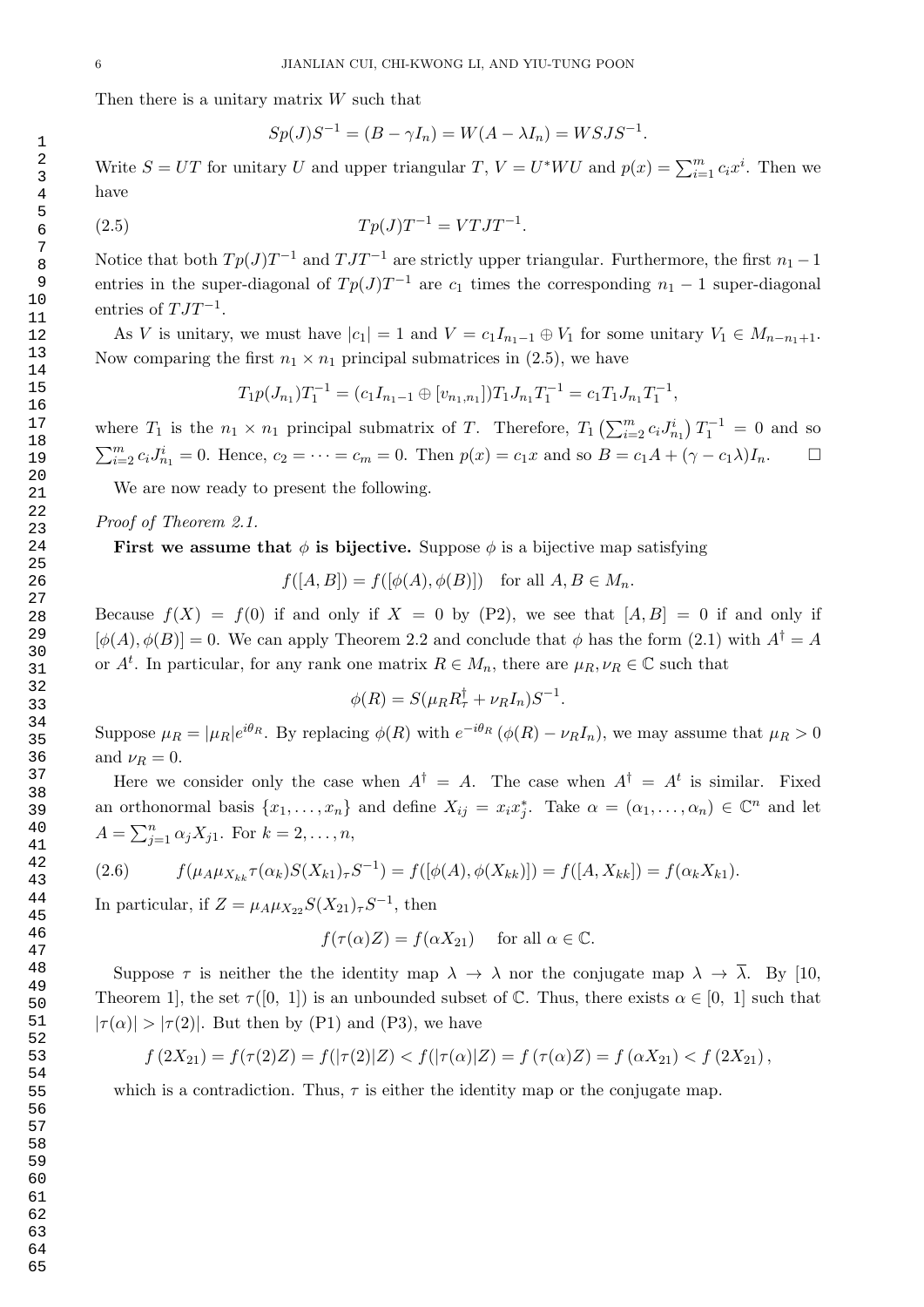Furthermore, as  $f([X_{32}, X_{22}]) = f(X_{32}) = f([X_{32}, X_{33}]),$ 

$$
f(\mu_{X_{32}}\mu_{X_{22}}S(X_{32})_{\tau}S^{-1}) = f([\phi(X_{32}), \phi(X_{22})])
$$
  
=  $f([\phi(X_{32}), \phi(X_{33})]) = f(\mu_{X_{32}}\mu_{X_{33}}S(X_{32})_{\tau}S^{-1}).$ 

Thus,  $\mu_{X_{22}} = \mu_{X_{33}}$  by (P3). By (2.6) and the fact that  $f(\xi X_{21}) = f(\xi X_{31})$  for all  $\xi \in \mathbb{C}$ , we have  $f(S(X_{21})_{\tau}S^{-1}) = f(S(X_{31})_{\tau}S^{-1}).$ 

We now claim that  $S$  is a multiple of some unitary matrix. If not, then there is a pair of orthonormal vectors  $y_2, y_3$  such that  $||Sy_2|| \neq ||Sy_3||$ . Extend  $y_2, y_3$  to an orthonormal basis  $\{y_1, y_2, y_3, \ldots, y_n\}$  and let  $x_j = (y_j)_{\tau^{-1}}$ . Then  $\{x_1, \ldots, x_n\}$  also forms an orthonormal basis. By the above study, we have

$$
f(||Sy_2|| ||y_1^*S^{-1}|| E_{12}) = f(S(X_{21})_{\tau}S^{-1}) = f(S(X_{31})_{\tau}S^{-1}) = f(||Sy_3|| ||y_1^*S^{-1}|| E_{12}),
$$

which contradicts that  $||Sy_2|| \neq ||Sy_3||$ . Thus, S is a multiple of some unitary matrix. By absorbing the constant term, we may assume that  $S$  is unitary. Now for any rank one matrices  $R$  and  $S$ ,

 $f([R, S]) = f([\phi(R), \phi(S)]) = f(\mu_R \mu_S[R_\tau, S_\tau]).$ 

By (P1),  $f([R, S]) = f([R_T, S_T])$  whenever  $[R, S]$  is a rank one nilpotent matrix, and hence  $\mu_R \mu_S = 1$ in this case.

Now for any rank one matrix A, we can always find two other rank one matrices B and C such that [A, B], [A, C] and [B, C] are all rank one nilpotents. Then we must have  $\mu_A \mu_B$  =  $\mu_A\mu_C = \mu_B\mu_C = 1$ . As all  $\mu_A, \mu_B, \mu_C$  are positive real numbers, the equality is possible only when  $\mu_A = \mu_B = \mu_C = 1$ . Then we have  $\phi(A) = SA_\tau S^{-1} = SA_\tau S^*$  for all rank one A.

By replacing  $\phi$  with the map  $A \mapsto S^* \phi(A)S$ , we may assume that  $\phi(X) = X^+$  for all rank one matrices X, where  $X^+ = X$ ,  $\overline{X}$ ,  $X^t$  or  $X^*$ . Then

$$
f([A, B]) = f([\phi(A), \phi(B)]) = f([A^+, B^+]) = f([A, B]^+)
$$

for all rank one  $A, B \in M_n$ . Notice that the set

 ${X : X = [A, B] \text{ for some rank one } A \text{ and } B}$ 

contains the set of trace zero non-nilpotent matrices with rank at most two and so is dense in the set of trace zero matrices with rank at most two. Thus, by continuity of  $f$  we see that

 $f(X) = f(X^+)$  for all trace zero matrices X with rank at most two.

Now define  $\Phi: M_n \to M_n$  by  $A \mapsto \phi(A)^+$ . Then  $\Phi(X) = X$  for all rank one matrices X. For any  $A \in M_n$  and rank one matrix  $X \in M_n$ , as  $[A, X]$  is a trace zero matrix with rank at most two,

$$
f([A, X]) = f([\phi(A), \phi(X)]) = f([\phi(A), X^+]) = f([\phi(A)^+, X]) = f([\Phi(A), X]).
$$

Thus,  $f([A, X]) = f([\Phi(A), X])$  for all rank one X. Then Corollary 2.6 implies that  $\Phi(A) =$  $\mu_A A + \nu_A I_n$  or  $\Phi(A) = \mu_A A^* + \nu_A I_n$  for all diagonalizable matrices A and the latter case happens only when A is normal with non-collinear eigenvalues.

After absorbing the constants  $\mu_A$  and  $\nu_A$ , we may assume that  $\Phi(X) = X$  for all non-normal diagonalizable matrices X. Then

$$
f([A, B]) = f([\phi(A), \phi(B)]) = f([\Phi(A), \Phi(B)]^{+}) = f([A, B]^{+})
$$

$$
\frac{62}{11}
$$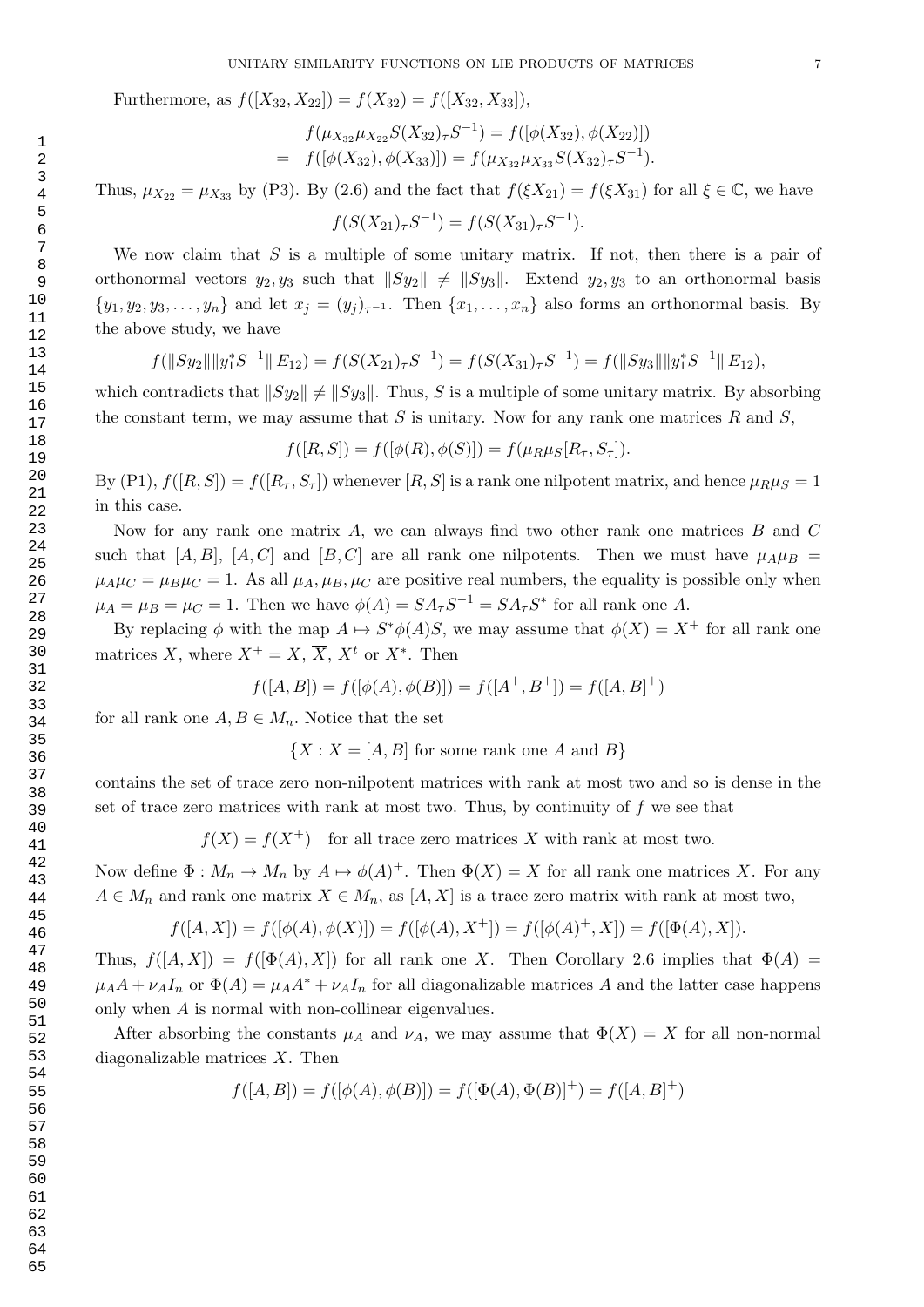for all non-normal diagonalizable matrices A and B. Since the set of all non-normal diagonalizable matrices is dense in  $M_n$ , we see that  $f([A, B]) = f([A, B]^+)$  for all  $A, B \in M_n$ . Then for any  $A \in M_n$ ,

$$
f([A,X])=f([\phi(A),\phi(X)])=f([\Phi(A),\Phi(X)]^+)=f([\Phi(A),X])
$$

for all non-normal diagonalizable matrices X, and so  $f([A, X]) = f([\Phi(A), X])$  for all  $X \in M_n$  by the continuity of f. Now the result follows by Lemma 2.7.

Finally, we show that one only needs the surjective assumption on  $\phi$ . For any  $A, B \in$  $M_n$ , we say  $A \sim B$  if

$$
f([A, X]) = f([B, X]) \text{ for all } X \in M_n.
$$

Clearly,  $\sim$  is an equivalence relation and for each  $A \in M_n$ , denote by  $S_A = \{B : B \sim A\}$  the equivalence class of A. By Lemma 2.7, either

- (I)  $S_A$  is the set of matrices of the form  $\mu A + \nu I$  for some  $\mu, \nu \in \mathbb{C}$  with  $|\mu| = 1$ , or
- (II) A is normal and  $A \sim A^*$ ,  $S_A$  is the set of matrices of the form  $\mu A + \nu I$  or  $\mu A^* + \nu I$  for some  $\mu, \nu \in \mathbb{C}$  with  $|\mu|=1$ .

Pick a representative for each equivalence class and write  $A$  for the set of these representatives. Since  $\phi$  is surjective,  $S_A$  and  $\phi^{-1}(S_A)$  have the same cardinality c for every  $A \in \mathcal{A}$ . Thus there exists a map  $\psi: M_n \to M_n$  which maps  $\phi^{-1}(S_A)$  bijectively onto  $S_A$  for each  $A \in \mathcal{A}$ . Clearly  $\psi$  is bijective and  $\psi(A) \sim \phi(A)$  for all  $A \in M_n$ . Then, for any  $A, B \in M_n$ ,

$$
f([A, B]) = f([\phi(A), \phi(B)]) = f([\psi(A), \phi(B)]) = f([\psi(A), \psi(B)]).
$$

That is,  $\psi$  is bijective map satisfying (2.2). By the proof of Theorem 2.1 with bijective  $\phi$  in the previous paragraphs,  $\psi$  has the desired form and hence so does  $\phi$ , as  $\psi(A) \sim \phi(A)$  implies  $\phi(A) = \mu \psi(A) + \nu I$  or  $\phi(A) = \mu \psi(A)^* + \nu I$  when  $\psi(A)^*$  is normal and  $\psi(A)^* \sim \psi(A)$ .

Remark Using the argument in the last part of the proof on the replacement of the bijective assumption by the surjective assumption on  $\phi$ , one may further weaken the surjective assumption on φ by any one of the following (weaker) assumptions on the following modified map  $\tilde{\phi}$  defined by

$$
\tilde{\phi}(X) = \phi(X) - \text{tr}(\phi(X))I/n
$$

on the set  $M_n^0$  of trace zero matrices in  $M_n$ .

(a) The map  $\tilde{\phi}: M_n^0 \to M_n^0$  surjective.

(b) For any  $A \in M_n^0$  the range of  $\tilde{\phi}$  contains a matrix of the form  $e^{it}A$  for some  $t \in [0, 2\pi)$ .

#### 3. Pseudo spectrum and pseudo spectral radius

In this section, we use Theorem 2.1 to study maps preserving the pseudo spectral radius (see the definitions below) of the Lie product of matrices. Then we further deduce the result for maps preserving the pseudo spectrum. As one shall see, with considerable effort, one will be able to get more specific structure of the preserving maps.

For  $\varepsilon > 0$ , define the  $\varepsilon$ -pseudospectrum  $\sigma_{\varepsilon}(A)$  of  $A \in M_n$  as

$$
\sigma_{\varepsilon}(A) = \{ z \in \sigma(A + E) : E \in M_n, ||E|| < \varepsilon \} = \{ z \in \mathbb{C} : s_n(A - zI_n) < \varepsilon \},
$$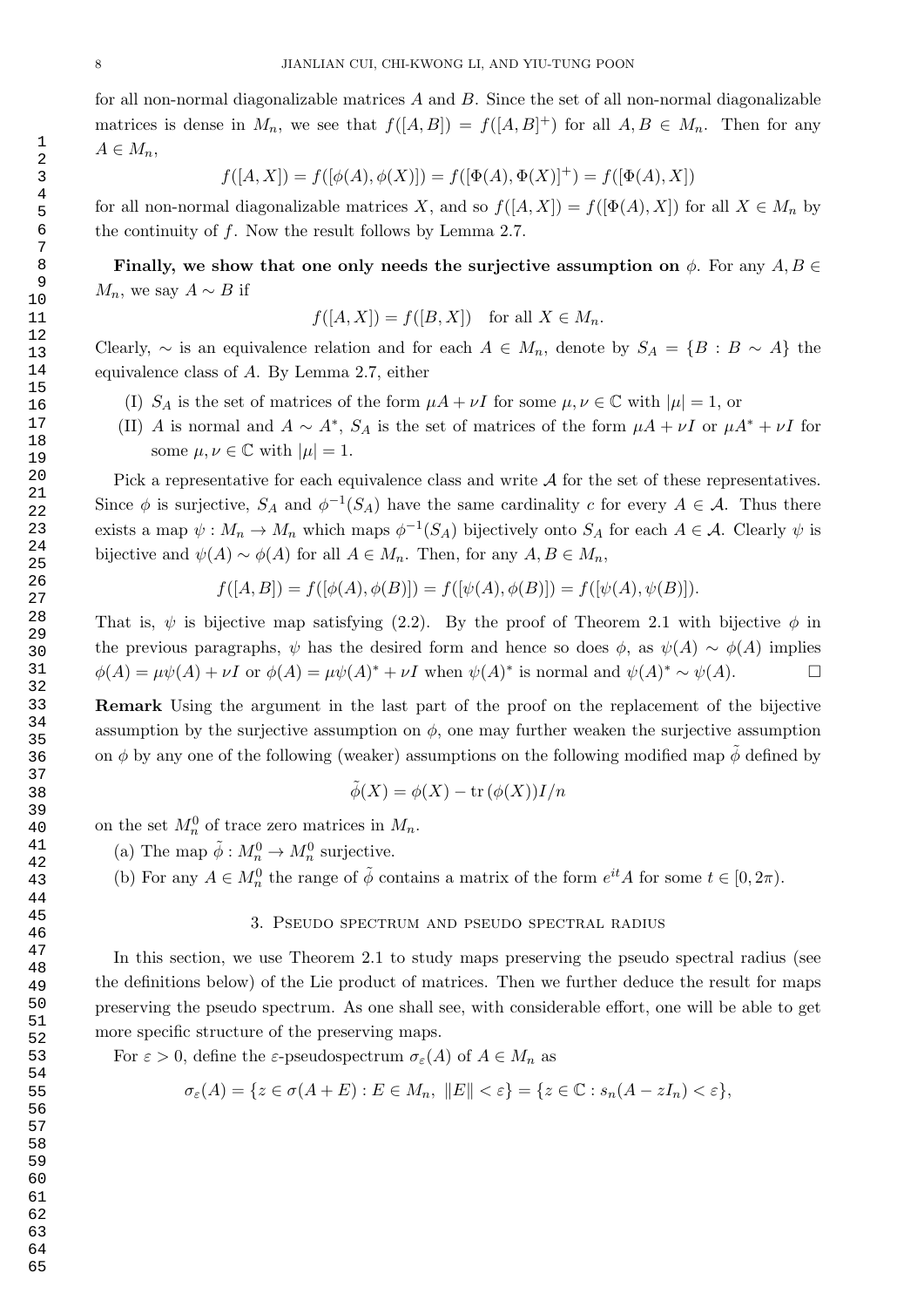where  $s_1(X) \geq \cdots \geq s_n(X)$  denote the singular values of  $X \in M_n$ , and the  $\varepsilon$ -pseudospectral radius  $r_{\varepsilon}(A)$  of  $A \in M_n$  as

$$
r_{\varepsilon}(A) = \sup\{|\mu| : \mu \in \sigma_{\varepsilon}(A)\}.
$$

Note that the pseudo spectral radius is useful in studying the stability of matrices under perturbations, and there are efficient algorithm for its computation; see for example, [6] and its references. Preservers of pseudo spectrum has been considered for several types of products in [4] (see also [5]). Here we characterize the preservers of pseudo spectral radius and pseudo spectrum for Lie products. We first prove the following.

**Theorem 3.1.** Suppose  $n \geq 3$  and  $\varepsilon > 0$ . Then a surjective map  $\phi : M_n \to M_n$  satisfies

$$
r_{\varepsilon}([A, B]) = r_{\varepsilon}([\phi(A), \phi(B)]) \quad \text{for all } A, B \in M_n
$$

if and only if there is a unitary  $U \in M_n$  such that

$$
\phi(A) = \mu_A U \psi(A) U^* + \nu_A I_n \quad \text{for all } A \in M_n,
$$

where  $\mu_A, \nu_A \in \mathbb{C}$  with  $|\mu_A| = 1$ , depending on A, and  $\psi$  is one of the following maps:  $A \mapsto A$ ,  $A \mapsto \overline{A}$ ,  $A \mapsto A^t$  or  $A \mapsto A^*$ .

*Proof.* The sufficiency can be readily checked. To prove the necessity, let  $f(A) = r_{\varepsilon}(A)$  for  $A \in M_n$ . It is clear that f is a continuous map satisfying (P1) and (P2). Suppose X is a rank one nilpotent matrix. It follows from Proposition 2.4 in [5] that  $r_{\varepsilon}(X) = \sqrt{\varepsilon^2 + ||X|| \varepsilon}$ . Hence, (P3) is also satisfied. So, we can apply Theorem 2.1 and conclude that  $\phi$  has the form in Theorem 2.1. To get the desired conclusion, we need to show that the set  $N$  is empty. Assume not, and there is  $A \in \mathcal{N}$ . Since A is normal with non-collinear eigenvalues, there is a unitary V and  $\gamma, \xi \in \mathbb{C}$  such that

$$
V(\psi(A) - \xi I)V^* = \gamma \text{diag}(1, \mu, 0, \mu_4, \dots, \mu_n),
$$

where  $\mu \notin \mathbb{R}$ . Let  $B \in M_n$  be such that

$$
\tilde{B} = V\psi(B)V^* = \begin{bmatrix} 0 & 1 & 0 \\ a & 0 & b \\ 0 & c & 0 \end{bmatrix} \oplus O_{n-3},
$$

where  $a = (1 - \bar{\mu})/(1 - \mu)$ ,  $b > 0$  and  $c = b\bar{\mu}/\mu$ . Then

$$
\tilde{B}\tilde{B}^* = \begin{bmatrix} 1 & 0 & \bar{c} \\ 0 & |a|^2 + |b|^2 & 0 \\ c & 0 & |c|^2 \end{bmatrix} \quad \text{and} \quad \tilde{B}^*\tilde{B} = \begin{bmatrix} |a|^2 & 0 & \bar{a}b \\ 0 & 1 + |c|^2 & 0 \\ \bar{b}a & 0 & |b|^2 \end{bmatrix}
$$

and we can choose  $b > 0$  so that  $\tilde{B}$  is not normal, and neither is B. As a result,  $\phi(B)$  =  $\mu_B U \psi(B) U^* + \nu_B I.$ 

Now,

$$
C_1 = V[\psi(A), \psi(B)]V^* = \gamma \begin{bmatrix} 0 & 1 - \mu & 0 \\ \bar{\mu} - 1 & 0 & b\mu \\ 0 & -b\bar{\mu} & 0 \end{bmatrix} \oplus O_{n-3}
$$

is normal with eigenvalues  $s_{\pm} = \pm \gamma \sqrt{|1 - \mu|^2 + b^2 |\mu|^2}$  so that

$$
r_{\varepsilon}([A, B]) = r_{\varepsilon}([\psi(A), \psi(B)]) = |\gamma| \sqrt{|1 - \mu|^2 + b^2 |\mu|^2} + \varepsilon.
$$

63 64 65

 1 2 3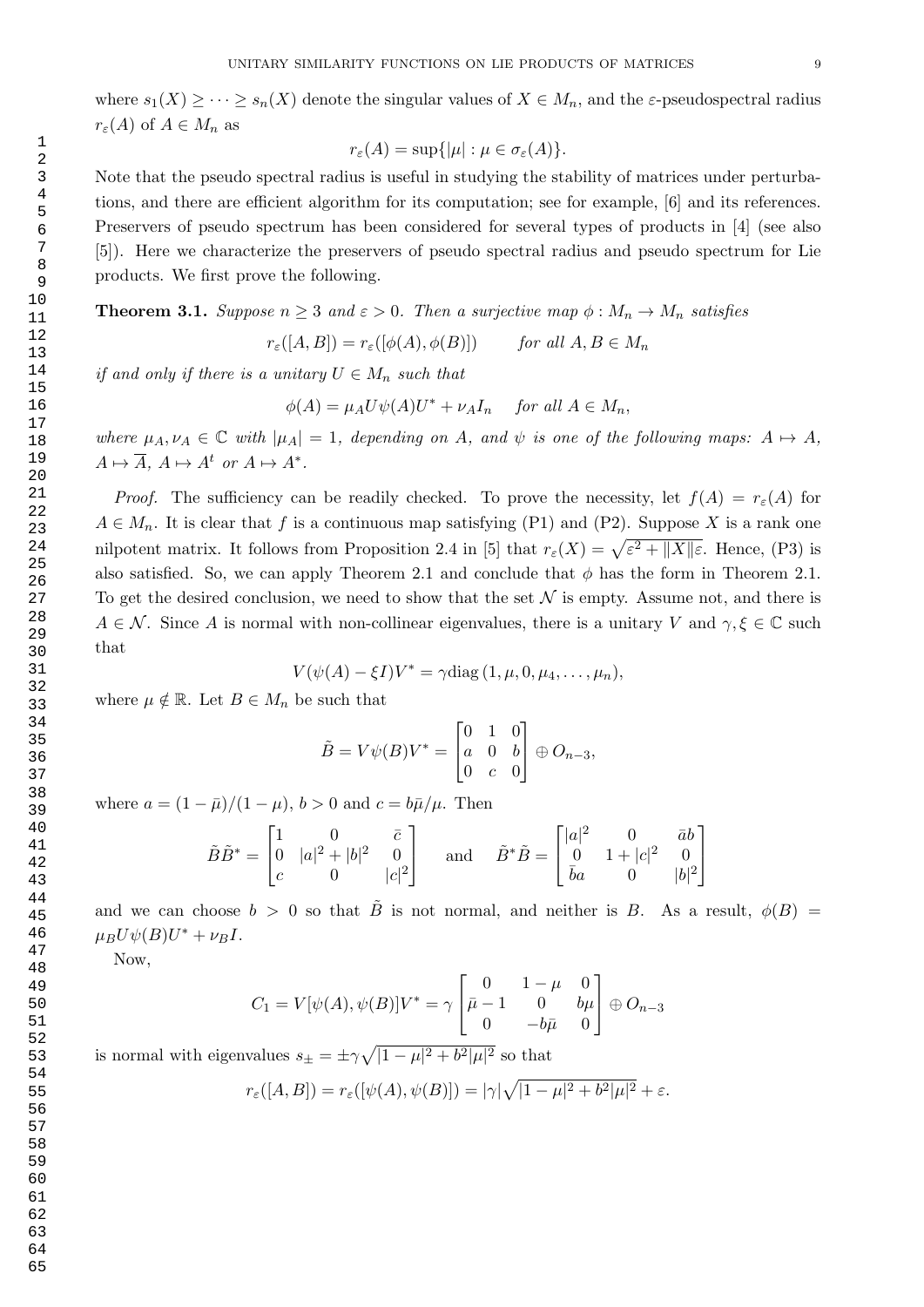However,  $[\phi(A), \phi(B)]$  is unitarily similar to

$$
C_2 = \mu_A \mu_B \bar{\gamma} \begin{bmatrix} 0 & 1 - \mu & 0 \\ (1 - \bar{\mu})^2 / (\mu - 1) & 0 & b\bar{\mu} \\ 0 & -b\bar{\mu}^2 / \mu & 0 \end{bmatrix} \oplus O_{n-3}.
$$

One readily checks that the matrix  $C_2$  is normal if and only if  $\mu$  is pure imaginary. In all other cases, there is a unitary  $R \in M_n$  obtained from  $I_n$  by changing the  $(1, 1), (1, 3), (3, 1), (3, 3)$  entries so that

$$
RC_2R^* = \bar{\gamma} \begin{bmatrix} 0 & c_1 & 0 \\ c_2 & 0 & c_3 \\ 0 & 0 & 0 \end{bmatrix} \oplus O_{n-3}.
$$

If  $C_2$  has singular values  $s_1 \geq s_2$ , then

$$
|\gamma|^2(|c_1|^2+|c_2|^2+|c_3|^2)=\text{tr}(C_2C_2^*)=\text{tr}(C_1C_1^*)=|\gamma|^2(s_+^2+s_-^2).
$$

Because  $C_2$  is not normal,  $s_1 < s_+$ , we see that  $s_2 > s_-$ . Then for any  $z \in \mathbb{C}$ , if  $\tilde{C} - zI$  has singular values  $s_1(z) \geq s_2(z)$ , then

$$
s_1(z)^2 + s_2(z)^2 = 2|z|^2 + |c_1|^2 + |c_2|^2 + |c_3|^2 + |c_3|^2 + s_+^2 + s_-^2 = s_+(z)^2 + s_-(z)^2,
$$

where  $s_{+}(z) \geq s_{-}(z)$  are the singular values of  $C_1 - zI$ . Again, because  $C_2 - zI$  is not normal, we see that  $s_+(z) > s_1(z) \geq s_2(z) > s_-(z)$ . It follows that  $s_+(z) > s_-(z)$  for any  $z \in \mathbb{C}$  with  $|z| \le |\gamma|\sqrt{|1+\mu|^2+b^2|\mu|^2}+\varepsilon$ . Thus,

$$
\max\{z \in \mathbb{C} : s_2(C_2 - zI) \le \varepsilon\} < \max\{z \in \mathbb{C} : s_2(C_1 - zI) \le \varepsilon\}.
$$

So, if a normal matrix A with three collinear eigenvalues  $\gamma + \nu, \gamma\mu + \nu, \nu$ , where  $\mu$  is not real and  $\mu \neq \pm i$ , then  $A \notin \mathcal{N}$ . Clearly, if  $A \in \mathcal{N}$  has eigenvalues of the form  $\gamma + \nu, \gamma + i\nu, \gamma$ , then  $\psi(A)^*$  can be viewed as a multiple of  $\psi(A)$ . Thus, we may assume that  $A \notin \mathcal{N}$  by adjusting  $\mu_A$  and  $\nu_A$ . The result follows.

We will use the above theorem to determine the structure of preservers of the pseudo spectrum of Lie product of matrices. To achieve this, we need a characterization of normal matrices A with two distinct eigenvalues, i.e.,  $A-bI$  is a nonzero multiple of a rank k orthogonal projection P with  $1 \leq k \leq n$ ; see Proposition 3.3 below. The proof depends on the following lemma.

**Lemma 3.2.** Suppose  $C = C_1 \oplus O_{n-3}$ , where  $C_1 \in M_3$  has rank  $\leq 2$  and  $\text{tr } C_1 = 0$ . Then for every  $\varepsilon > 0$ ,  $\sigma_{\varepsilon}(C) = \sigma_{\varepsilon}(C_1)$ . Furthermore, suppose for  $t \in \mathbb{R}$ ,

$$
f(\lambda, t) = \det(\lambda I_3 - (C_1 - tI_3)^*(C_1 - tI_3)) = \lambda^3 + p_2(t)\lambda^2 + p_1(t)\lambda + p_0(t)
$$

where  $p_1(t) = q_1(t) + at$  with  $a \neq 0$  and  $p_0(t)$ ,  $q_1(t)$ ,  $p_2(t)$  contains only even powers of t. Then  $\sigma_{\varepsilon}(C) \neq -\sigma_{\varepsilon}(C).$ 

Proof. Since rank  $C_1 \leq 2$ ,  $0 \in \sigma(C_1)$ . Therefore,  $\sigma_{\varepsilon}(C) = \sigma_{\varepsilon}(C_1) \cup \sigma_{\varepsilon}(0_{n-k}) = \sigma_{\varepsilon}(C_1)$ .

Note that for each  $t \in \mathbb{R}$ ,  $f(\lambda, t)$  is a cubic polynomial in  $\lambda$  with three non-negative real roots  $\lambda_1(t) \geq \lambda_2(t) \geq \lambda_3(t) \geq 0$  and  $s_{\min}(C_1 - tI_3) = \sqrt{\lambda_3(t)}$ .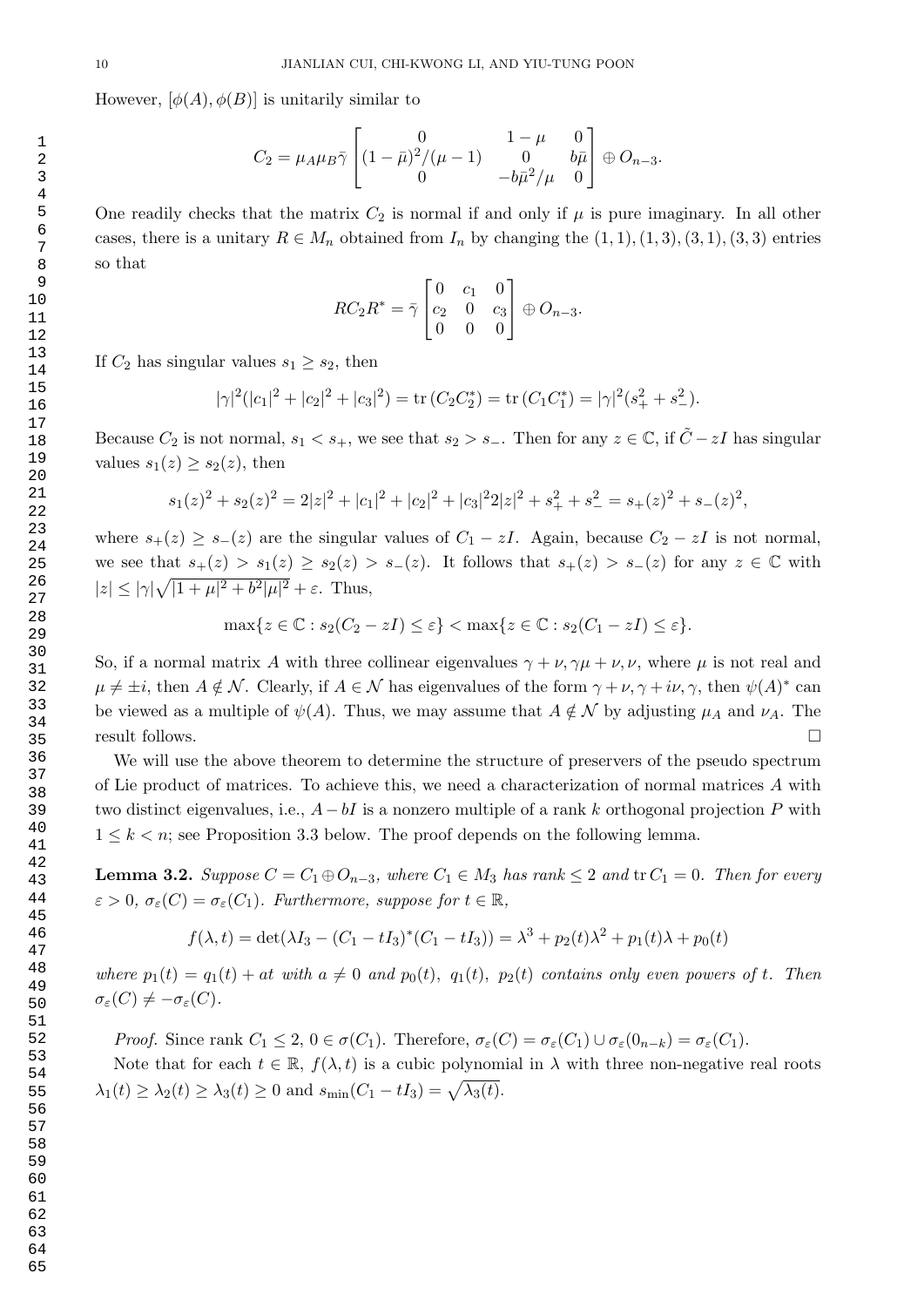Without loss of generality, we may assume that  $a < 0$ . Given  $\varepsilon > 0$ ,  $t \in \sigma_{\varepsilon}(C_1) \cap \mathbb{R}$  if and only if  $\lambda_3(t) < \varepsilon^2$ . Since  $\lambda_3(0) = 0$  and  $\lim_{t \to \infty} \lambda_3(t) = \infty$ , there exists  $t_0 > 0$  such that  $\lambda_3(t_0) = \varepsilon^2$ . We have  $t_0 \notin \sigma_{\varepsilon}(C)$  and  $f(\varepsilon^2, t_0) = 0$ . But then

$$
f(\varepsilon^2, -t_0) = f(\varepsilon^2, t_0) - 2at_0\varepsilon^2 > 0
$$

Thus,  $\lambda_3(-t_0) < \varepsilon^2$  implying that  $-t_0 \in \sigma_{\varepsilon}(C)$ . So,  $t_0 \in -\sigma_{\varepsilon}(C)$ , and thus  $\sigma_{\varepsilon}(C) \neq -\sigma_{\varepsilon}(C)$ .  $\Box$ 

**Proposition 3.3.** Let  $n \geq 3$  and  $A \in M_n$ . The following condition are equivalent.

- (a) A is a normal matrix with at most two distinct eigenvalues.
- (b)  $\sigma_{\varepsilon}([A, B]) = -\sigma_{\varepsilon}([A, B])$  for all  $B \in M_n$ .
- (c)  $\sigma_{\varepsilon}([A, B]) = -\sigma_{\varepsilon}([A, B])$  for all rank one nilpotent  $B \in M_n$ .

*Proof.* Suppose (a) holds. Then there is a unitary V and  $\nu \in \mathbb{C}$  such that  $VAV^* - \nu I = \lambda J$  with  $J = I_k \oplus -I_{n-k}$ . Then for any  $B \in M_n$  such that  $VBV^* = (B_{ij})_{1 \le i,j \le 2}$  with  $B_{11} \in M_k, B_{22} \in B_{22}$ , we have

$$
C = V[A, B]V^* = 2\lambda \begin{bmatrix} O_k & B_{12} \\ -B_{21} & O_{n-k} \end{bmatrix}
$$

satisfies  $-C = JCJ^*$ . Thus,

$$
\sigma_{\varepsilon}([A, B]) = \sigma_{\varepsilon}([VAV^*, VBV^*]) = \sigma_{\varepsilon}(-J[A, B]J^*) = \sigma_{\varepsilon}(-[A, B]).
$$

So, condition (b) holds.

The implication (b)  $\Rightarrow$  (c) is clear. To prove (c)  $\Rightarrow$  (a), we consider the contra-positive. Assume (a) is not true. We consider 2 cases.

Case 1. Suppose A is normal with more than two distinct eigenvalues. We may assume that  $A = \text{diag}(a, b, c) \oplus A_2$  such that a, b and c are distinct. If  $\text{Re}((b - a)(c - a)) \leq 0$ , then we have  $\text{Re}\left((b-c)\overline{a-c}\right) = \text{Re}\left((b-a+a-c)\overline{a-c}\right) = |a-c|^2 - \text{Re}\left((b-a)\overline{(c-a)}\right) > 0.$  Thus, we may assume that Re  $((b - a)\overline{(c - a)}) > 0$  which implies that

$$
|2a - (b + c)|^2 = |(b - a) + (c - a)|^2 > |b - a|^2 + |c - a|^2 > |b - c|^2 \Rightarrow \left|a - \frac{b + c}{2}\right| > \frac{|b - c|}{2}.
$$

Thus, by replacing A with  $\frac{2}{(b-c)}$  $\int A - \frac{(b+c)}{2}$  $\left(\frac{+c}{2}\right)I$ , we may assume that  $A = \text{diag}(a, 1, -1) \oplus A_2$  $\begin{bmatrix} 0 & -\sqrt{2} & \sqrt{2} \end{bmatrix}$ 

such that  $|a| > 1$ . Consider the rank one nilpotent  $X =$ 0 −1 1  $\begin{bmatrix} 0 & -\sqrt{2} & \sqrt{2} \\ 0 & -1 & 1 \\ 0 & -1 & 1 \end{bmatrix}$  $\oplus$  0<sub>n−3</sub>. We have [A, X] = √ √

$$
C \oplus 0_{n-3}, \text{ where } C = \begin{bmatrix} 0 & \sqrt{2}(1-a) & \sqrt{2}(1+a) \\ 0 & 0 & 2 \\ 0 & 2 & 0 \end{bmatrix}. \text{ Then}
$$

$$
\det(\lambda I_3 - (C - tI_3)^*(C - tI_3)) = \lambda^3 + p_2(t)\lambda^2 + p_1(t)\lambda + p_0(t),
$$

where

$$
p_2(t) = -3t^2 - 4|a|^2 - 12,
$$
  
\n
$$
p_1(t) = 3t^4 + 4(1+|a|^2) t^2 + 16(1-|a|^2) t + 16(2+|a|^2),
$$
  
\n
$$
p_0(t) = -t^6 + 8t^4 - 16t^2.
$$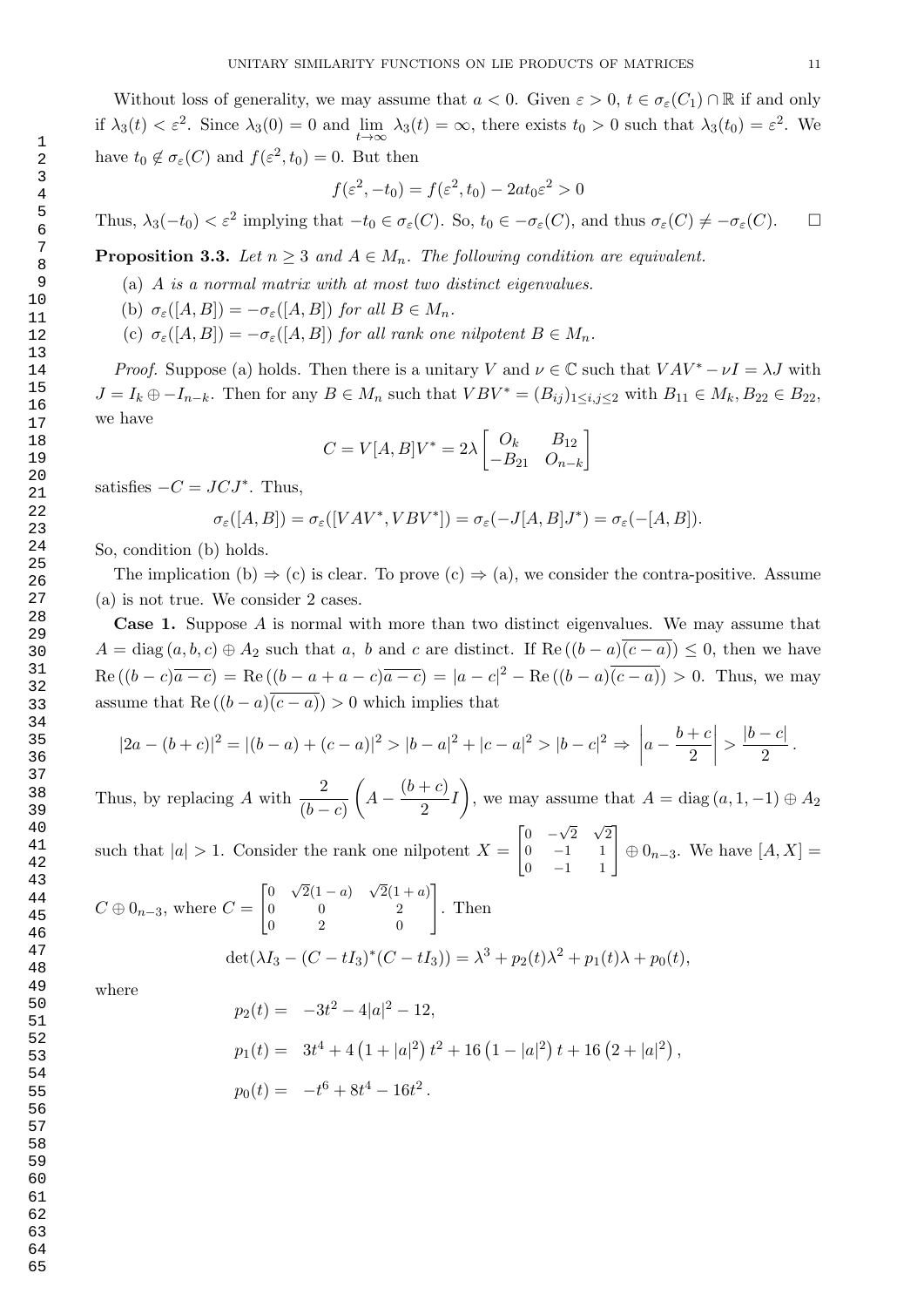Since  $|a| > 1$ , the condition in Lemma 3.2 is satisfied. Therefore,  $\sigma_{\varepsilon}(C) \neq -\sigma_{\varepsilon}(C)$ .

**Case 2.** Assume that A is not normal. We may assume that  $A = (a_{ij})$  is in upper triangular form such that the (1, 2) entry is nonzero; see [13, Lemma 1]. We may replace A by  $A - a_{33}I$  and assume that  $A = (A_{ij})$  with  $A_{22} \in M_{n-3}$ ,  $A_{21} = O$ , and

$$
A_{11} = \begin{bmatrix} a_{11} & a_{12} & a_{13} \\ 0 & a_{22} & a_{23} \\ 0 & 0 & 0 \end{bmatrix}.
$$

**Subcase (2.a)** Suppose not both  $[a_{13}, \ldots, a_{1n}]$  and  $[a_{23}, \ldots, a_{2n}]$  are zero. Then there is a unitary  $U = U_1 \oplus U_2$  with  $U_1 \in M_2$  such that  $UAU^* = \tilde{A} = (\tilde{a}_{ij})$ , where the second row of  $\tilde{A}$  equals  $[\tilde{a}_{21}, \tilde{a}_{22}, \tilde{a}_{23}, 0, \ldots, 0]$  with  $\tilde{a}_{21} \in \mathbb{R}$  and  $\tilde{a}_{21} \neq 0$  and  $\tilde{a}_{23} \neq 0$ . Let  $B = E_{12}$ . Then

$$
C = [\tilde{A}, B] = \begin{bmatrix} -\tilde{a}_{21} & \tilde{a}_{11} - \tilde{a}_{22} & -\tilde{a}_{23} \\ 0 & \tilde{a}_{21} & 0 \\ 0 & 0 & 0 \end{bmatrix} \oplus O_{n-3}.
$$

Then

$$
\det(\lambda I_3 - (C - tI_3)^*(C - tI_3)) = \lambda^3 + p_2(t)\lambda^2 + p_1(t)\lambda + p_0(t),
$$

where

$$
p_2(t) = -3t^2 - |\tilde{a}_{22} - \tilde{a}_{11}|^2 - |\tilde{a}_{23}|^2 - 2\tilde{a}_{21}^2,
$$
  
\n
$$
p_1(t) = 3t^4 + (|\tilde{a}_{22} - \tilde{a}_{11}|^2 + |\tilde{a}_{23}|^2) t^2 - 2\tilde{a}_{21} |\tilde{a}_{23}|^2 t + \tilde{a}_{21}^2 (\tilde{a}_{21}^2 + |\tilde{a}_{23}|^2),
$$
  
\n
$$
p_0(t) = -t^6 + 2\tilde{a}_{21}^2 t^4 - \tilde{a}_{21}^4 t^2.
$$

Since  $a_{21}$  and  $\tilde{a}_{23} \neq 0$ , the condition in Lemma 3.2 is satisfied. Therefore,  $\sigma_{\varepsilon}(C) \neq -\sigma_{\varepsilon}(C)$ .

**Subcase (2.b)** Suppose both  $[a_{13}, \ldots, a_{1n}]$  and  $[a_{23}, \ldots, a_{2n}]$  are zero.

i) If  $a_{11} = a_{22} = 0$ , then we may assume that  $a_{12} = 1$ . Let

$$
B = \begin{bmatrix} 1 & 0 & 1 \\ 1 & 0 & 1 \\ -1 & 0 & -1 \end{bmatrix} \oplus O_{n-3} \text{ so that } C = [A, B] = \begin{bmatrix} 1 & -1 & 1 \\ 0 & -1 & 0 \\ 0 & 1 & 0 \end{bmatrix} \oplus O_{n-3}.
$$

Then

$$
\det(\lambda I_3 - (C - tI_3)^*(C - tI_3)) = \lambda^3 + p_2(t)\lambda^2 + p_1(t)\lambda + p_0(t),
$$

where

$$
p_2(t) = -3t^2 - 5,
$$
  
\n
$$
p_1(t) = 3t^4 + 3t^2 - 2t + 4,
$$
  
\n
$$
p_0(t) = -t^6 + 2t^4 - t^2.
$$

Therefore, the condition in Lemma 3.2 is satisfied and  $\sigma_{\varepsilon}(C) \neq -\sigma_{\varepsilon}(C)$ .

ii) If either  $a_{11}$  or  $a_{22} \neq 0$ , then, applying a unitary similarity, we may assume that  $a_{11} \neq 0$ . Replacing A by  $e^{i\theta}A$ , we may assume that  $a_{11} \in \mathbb{R}$ . Then we may further assume that  $a_{12} = 1$ . Let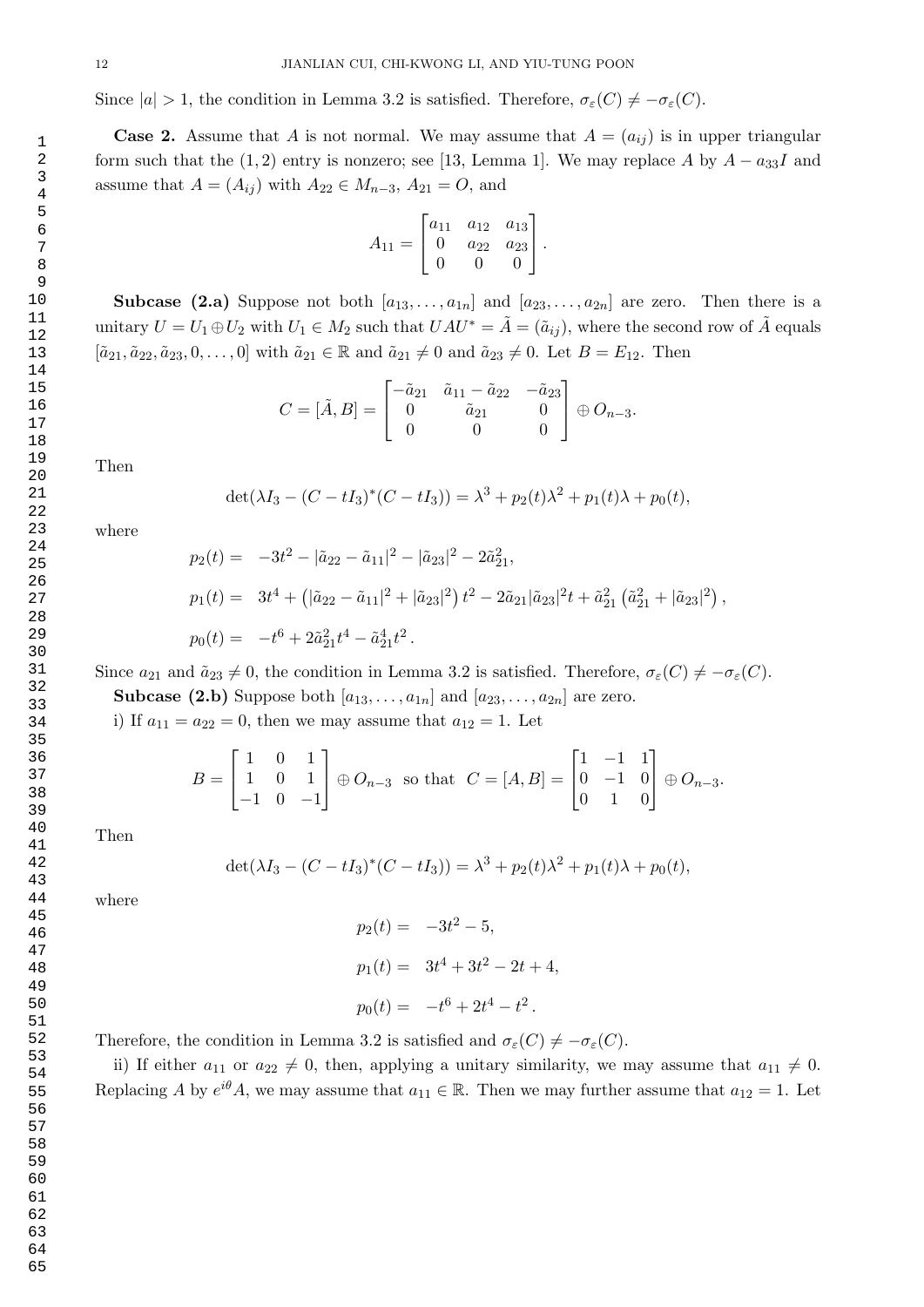$$
B = \begin{bmatrix} 1 & 0 & 1 \\ 0 & 0 & 0 \\ -1 & 0 & -1 \end{bmatrix} \oplus O_{n-3} \text{ and } C = [A, B]. \text{ Then } C = C_1 \oplus 0_{n-3}, \text{ where } C_1 = \begin{bmatrix} 0 & -1 & a_{11} \\ 0 & 0 & 0 \\ a_{11} & 1 & 0 \end{bmatrix}. \text{ Then}
$$

$$
\det(\lambda I_3 - (C_1 - tI_3)^*(C_1 - tI_3)) = \lambda^3 + p_2(t)\lambda^2 + p_1(t)\lambda + p_0(t),
$$
where
$$
p_2(t) = -3t^2 - 2 - 2a_{11}^2,
$$

$$
p_1(t) = 3t^4 + 2t^2 - 4a_{11}t + 2a_{11}^2 + a_{11}^4,
$$

Therefore, the condition in Lemma 3.2 is satisfied and  $\sigma_{\varepsilon}(C) \neq -\sigma_{\varepsilon}(C)$ .

The proof is complete.  $\Box$ 

**Theorem 3.4.** Suppose  $n \geq 3$  and  $\varepsilon > 0$ . Then a surjective map  $\phi : M_n \to M_n$  satisfies

 $p_0(t) = -t^6 + 2a_{11}^2t^4 - a_{11}^4t^2$ .

$$
\sigma_{\varepsilon}([A, B]) = \sigma_{\varepsilon}([\phi(A), \phi(B)]) \quad \text{for all } A, B \in M_n
$$

if and only if there exist  $\mu \in \{1, -1\}$ , a unitary matrix  $U \in M_n$ , and a set  $\mathcal T$  of normal matrices with at most two distinct eigenvalues such that

(3.1) 
$$
\phi(A) = \begin{cases} \mu U \psi(A) U^* + \nu_A I & \text{if } A \in M_n \setminus \mathcal{T}, \\ -\mu U \psi(A) U^* + \nu_A I & \text{if } A \in \mathcal{T}, \end{cases}
$$

where  $\nu_A \in \mathbb{C}$  depends on A, and  $\psi$  is one of the maps:  $A \mapsto A$ ,  $A \mapsto iA^t$ .

Proof. To prove the sufficiency, if  $\psi$  has the first form, then  $\sigma_{\varepsilon}([A, B]) = \sigma_{\varepsilon}([\phi(A), \phi(B)])$  $\mu_A\mu_B\sigma_{\varepsilon}([A, B])$  if none, one, or both of  $A, B \in \mathcal{T}$  by Proposition 3.3. If  $\psi$  has the second form, then  $\sigma_{\varepsilon}([A, B]) = \sigma_{\varepsilon}([\phi(A), \phi(B)]) = -\mu_A \mu_B \sigma_{\varepsilon}([A^t, B^t]) = \mu_A \mu_B \sigma_{\varepsilon}([A, B])$  if none, one, or both of  $A, B \in \mathcal{T}$  by Proposition 3.3.

To prove the necessity, we may compose  $\phi$  by a map of the form  $X \mapsto V X V^*$  and adjust  $\nu_X$  if necessary so that  $\phi$  has the form  $A \mapsto \mu_A \psi(A)$ , where  $\psi$  is one of the maps  $A \mapsto A, A \mapsto A^t, A \mapsto$  $\overline{A}, A \mapsto A^*$ . Focusing on rank one Hermitian matrices, we see that one of the following happens.

(1) For any rank one  $A = xx^*$ ,  $\phi(A) = \mu_A A$ . (2) For any rank one  $A = xx^*$ ,  $\phi(A) = \mu_A A^t$ .

Suppose (2) holds. We may replace  $\phi$  by the map  $X \mapsto i\phi(X)^t$ . Then the modified map will satisfy condition (1). Thus, we can focus on the case when (1) holds, and prove that  $\phi$  has the asserted form with  $\psi(X) = X$  for all  $X \in M_n$ .

In the rest of the proof, we assume that (1) holds. Then we have either

i) 
$$
\phi(A) = \mu_A A
$$
 for all  $A \in M_n$ , or ii)  $\phi(A) = \mu_A A^*$  for all  $A \in M_n$ .

We will show that for some  $\mu$ , we have  $\mu_A = \mu$  for all  $A \in M_n \setminus \mathcal{T}$  and  $\mu_A = -\mu$  for all  $A \in \mathcal{T}$ . satisfying (3.1). Clearly, we need only consider non-scalar matrices.

**Assertion 1** For every non-scalar matrix  $A \in M_n$ ,  $\mu_A \in \{-1, 1\}$ .

To prove Assertion 1, let  $A = xx^*$ . If  $B = yy^*$  such that  $0 \neq [A, B]$ , then  $[A, B]$  is unitarily similar to diag  $(ai, -ai) \oplus O_{n-2}$  with  $a = \sqrt{-\text{tr}([A, B]^2)/2} > 0$  so that

$$
\sigma_{\varepsilon}([A, B]) = D(-ai, \varepsilon) \cup D(0, \varepsilon) \cup D(ai, \varepsilon).
$$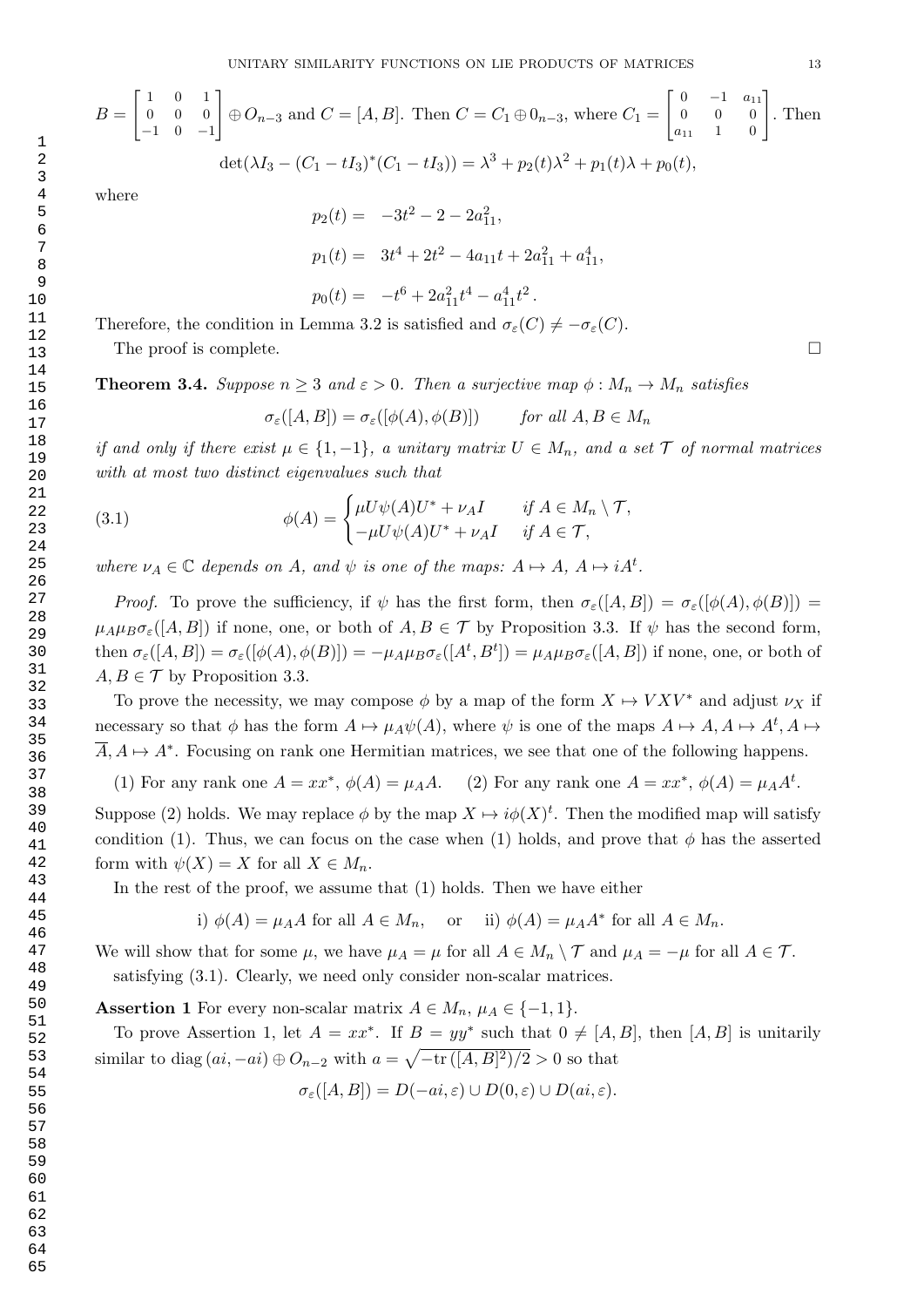Because  $\sigma_{\varepsilon}([\phi(A), \phi(B)]) = \mu_A \mu_B \sigma_{\varepsilon}([A, B])$ , we see that  $\mu_A \mu_B = \pm 1$ .

Let  $\mu = \mu_{E_{11}}$ . Suppose  $B = xx^*$  for a nonzero  $x \in \mathbb{C}^n$ . We can find  $C = yy^*$  such that  $[E_{11}, C] \neq 0$  and  $[B, C] \neq 0$ . Then  $\mu\mu_C, \mu_B\mu_C \in \{1, -1\}$  so that  $\mu\mu_C = \pm \mu_B\mu_C$ . It follows that  $\mu_B \in {\{\mu, -\mu\}}$ .

Choose  $B_j = x_j x_j^*$ ,  $j = 1, 2$  so that  $[E_{11}, B_1]$ ,  $[E_{11}, B_2]$  and  $[B_1, B_2] \neq 0$ . Then

 $\mu\mu_{B_1}, \ \mu\mu_{B_2}, \ \mu_{B_2}\mu_{B_1} \in \{1, -1\}.$ 

Hence,  $\mu^2 \in \{-1, 1\}$ . So we have either

(a) 
$$
\mu^2 = -1 \Rightarrow \mu_B \in \{-i, i\}
$$
 for all  $B = xx^*$ , or (b)  $\mu^2 = 1 \Rightarrow \mu_B \in \{-1, 1\}$  for all  $B = xx^*$ .

Next we will show that  $\phi(A) = \mu_A A$  for all  $A \in M_n$ . Assume the contrary that  $\phi(A) = \mu_A A^*$  for all  $A \in M_n$ . Let  $B_1 = E_{11} + E_{13} + E_{31} + E_{33}$ ,  $B_2 = E_{22} + E_{23} + E_{32} + E_{33}$  and  $C = E_{11} + e^{i\pi/6}E_{22}$ . Then

$$
\sigma_{\varepsilon}([B_1, C]) = D(-i, \varepsilon) \cup D(i, \varepsilon) \cup D(0, \varepsilon)
$$

and

$$
\sigma_{\varepsilon}([\phi(B_1), \phi(C)]) = \mu_{B_1} \mu_C D(-i, \varepsilon) \cup D(i, \varepsilon) \cup D(0, \varepsilon).
$$

Hence,  $\mu_{B_1}\mu_C \in \{-1, 1\}$ . By a direct computation,

$$
\sigma_{\varepsilon}([B_2, C]) = D(-e^{-2\pi i/3}, \varepsilon) \cup D(e^{-2\pi i/3}, \varepsilon) \cup D(0, \varepsilon)
$$

and

$$
\sigma_{\varepsilon}([\phi(B_2), \phi(C)]) = \mu_{B_2} \mu_C \left( D(-e^{-\pi i/3}, \varepsilon) \cup D(e^{-\pi i/3}, \varepsilon) \cup D(0, \varepsilon) \right).
$$

Since  $\mu_{B_1} = \pm \mu_{B_2}$  and  $\mu_{B_1} \mu_C \in \{-1, 1\}$ , we have  $\mu_{B_2} \mu_C \in \{-1, 1\}$ . Hence,  $\sigma_{\varepsilon}([\phi(B_2), \phi(C)]) \neq$  $\sigma_{\varepsilon}([B_2, C])$ , a contradiction. Therefore, we have  $\phi(A) = \mu_A A$  for all  $A \in M_n$ .

For any non-scalar normal matrix B with spectral decomposition  $\sum_{j=1}^{n} b_j x_j x_j^*$  with  $b_1 \neq b_2$ , let  $C = yy^*$  with  $y = x_1 + x_2$ . Then [B, C] is unitarily similar to diag  $(a, -a) \oplus O_{n-2}$ . It follows that  $\mu_B\mu_C \in \{1,-1\}$ . Because  $\mu_C\mu \in \{1,-1\}$ , we see that  $\mu_B \in \{\mu,-\mu\}$ . Suppose B is nonnormal. There is a unitary U such that  $UBU^* = H + iG$ , where  $G = G^*$  is in diagonal form and  $H = H^*$  has a nonzero  $(1, 2)$  entry. Then for  $C = UE_{11}U^*$ , the matrix  $[B, C]$  is unitarily similar diag  $(a, -a) \oplus O_{n-2}$ . Again, we can conclude that  $\mu_B = \pm \mu$ . So,  $\mu_B \in {\mu, -\mu}$  for every  $B \in M_n$ . Consequently, we have

(c)  $\mu_B \in \{-i, i\}$  for all  $X \in M_n$ , or (d)  $\mu_B \in \{-1, 1\}$  for all  $X \in M_n$ .

We claim that the condition (d) holds. To this end, let  $D = diag(1, -1) \oplus O_{n-2}$  and  $B = E_{12}/2 +$  $E_{23} + E_{31}$ . Then  $[D, B] = E_{12} - E_{23} - E_{31}$  is a unitary matrix with eigenvalues  $\lambda_1 = 1, \lambda_2 =$  $e^{i2\pi/3}$ ,  $\lambda_3 = e^{i4\pi/3}$ . Thus,

$$
\sigma_{\varepsilon}([D, B]) = D(\lambda_1, \varepsilon) \cup D(\lambda_2, \varepsilon) \cup D(\lambda_3, \varepsilon).
$$

We see that  $\mu_B\mu_D = 1$  for such a matrix B. Similarly, if  $C = -E_{21}/2 + iE_{32} - iE_{13}$ , then  $\mu_C\mu_D = 1$ . Thus,  $\mu_B = \mu_C$ . Now,  $[B, C] = (1 + i/4)E_{11} + (1 - i/4)E_{22} - 2E_{33}$ . Then  $\mu_B \mu_C \sigma_{\epsilon}([B, C])$  $\sigma_{\varepsilon}([B, C])$  will imply that  $\mu_B\mu_C = 1$ . Because,  $\mu_B = \mu_C$ , we see that  $\mu_B = \mu_C \in \{-1, 1\}$ . Hence, the condition (d) holds.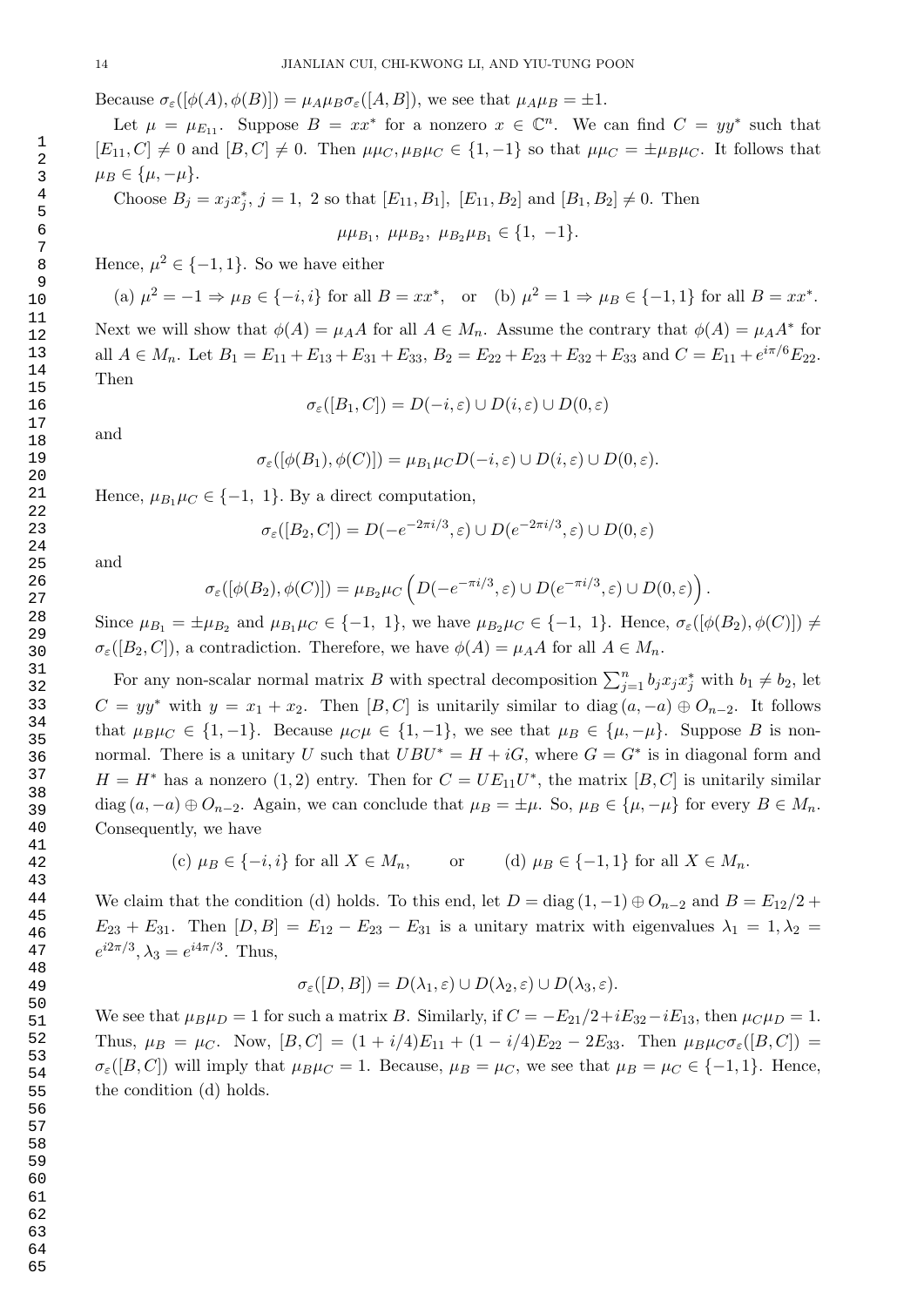Assertion 2 There is  $\mu \in \{1, -1\}$  such that  $\mu_A = \mu$  if A is not a normal matrix with at most two distinct eigenvalues.

*Proof.* First we show that for any nonzero vectors x, y, f such that 1) y,  $f \in x^{\perp}$ , 2)  $\{y, f\}$ linearly independent and 3) Re  $(f^*y) \neq 0$ , then the following holds.

$$
\mu_{xf^*} = \mu_{yx^*}
$$

Note that  $C = [xf^*, yx^*] = (f^*y)xx^* - ||x||^2yf^*$  which has a matrix representation of the form

$$
C = \begin{bmatrix} \alpha & 0 & 0 \\ 0 & -\alpha & 0 \\ 0 & \beta & 0 \end{bmatrix} \oplus 0 = X \oplus 0
$$

with  $\alpha = f^*y||x||^2$ ,  $\beta = ||x||^2\sqrt{||f||^2||y||^2 - |f^*y|^2} \neq 0$ . Then

$$
\det(\lambda I_3 - (X - tI_3)^*(X - tI_3)) = \lambda^3 + p_2(t)\lambda^2 + p_1(t)\lambda + p_0(t),
$$

where

$$
p_2(t) = -3t^2 - (2|\alpha|^2 + |\beta|^2),
$$
  
\n
$$
p_1(t) = 3t^4 + (4(\text{Im}(\alpha))^2 + \beta^2)t^2 - 2\text{Re}(\alpha)\beta^2t + |\alpha|^2(|\alpha|^2 + \beta^2),
$$
  
\n
$$
p_0(t) = -t^6 + (\alpha^2 + \overline{\alpha}^2)t^4 - |\alpha|^4t^2.
$$

Since Re ( $\alpha$ ) and  $\beta \neq 0$ , the condition in Lemma 3.2 is satisfied. Therefore,  $\sigma_{\varepsilon}(C) \neq -\sigma_{\varepsilon}(C)$ . Since  $\sigma_{\varepsilon}(C) = \mu_{xf^*} \mu_{yx^*} \sigma_{\varepsilon}(C)$ , we have  $\mu_{xf^*} \mu_{yx^*} = 1$ , and thus  $\mu_{xf^*} = \mu_{yx^*}$ .

If  $xf^*$  and  $xu^*$  are rank-1 nilpotent and if  $u \in f^{\perp}$ , then (3.2) ensures that

$$
\mu_{xf^*} = \mu_{(f+u)x^*} = \mu_{xu^*} = \mu_{u(x+f)^*} = \mu_{fu^*} = \mu_{(x+u)f^*} = \mu_{fx^*}.
$$

So we have

(3.3) 
$$
\mu_{xf^*} = \mu_{xu^*} = \mu_{fx^*}
$$

whenever the vectors  $x, f, u$  are pairwise orthogonal.

Next we show that

(3.4) 
$$
\mu_{xf^*} = \mu_{xu^*} \quad \text{for any nonzero vectors } f, u \in x^\perp.
$$

Suppose f, u are nonzero vectors in  $x^{\perp}$ . If  $u \in f^{\perp}$ , the equality follows from (3.3). If  $u = \lambda f$ for some nonzero scalar  $\lambda$ , taking  $v \in \{x, f\}^{\perp}$  we have

$$
\mu_{xf^*} = \mu_{xv^*} = \mu_{xu^*}.
$$

If  $u \notin f^{\perp}$  and the vectors  $u, f$  are linearly independent, then let  $v = u - cf$ , where  $c = \frac{f^*u}{f^*g}$  $\frac{f^{*}f}{f^{*}f}$ . Then

 $v \in \{x, f\}^{\perp}$  and  $u^*v = u^*u - \frac{|f^*u|^2}{f^*u}$  $\frac{f^{(n)}(x)}{f^{*}f} \neq 0$ . By (3.2) and (3.3), we have  $\mu_{xu^*} = \mu_{vx^*} = \mu_{xf^*}.$ 

Next, we show that  $\mu_A = \mu_B$  for any rank one nilpotent matrices A, B. To this end,  $A = xf^*$ and  $B = yg^*$ , taking unit vector  $u \in \{x, y\}^{\perp}$  and using (3.4), we have

$$
\mu_{xf^*} = \mu_{xu^*} = \mu_{yu^*} = \mu_{yg^*}.
$$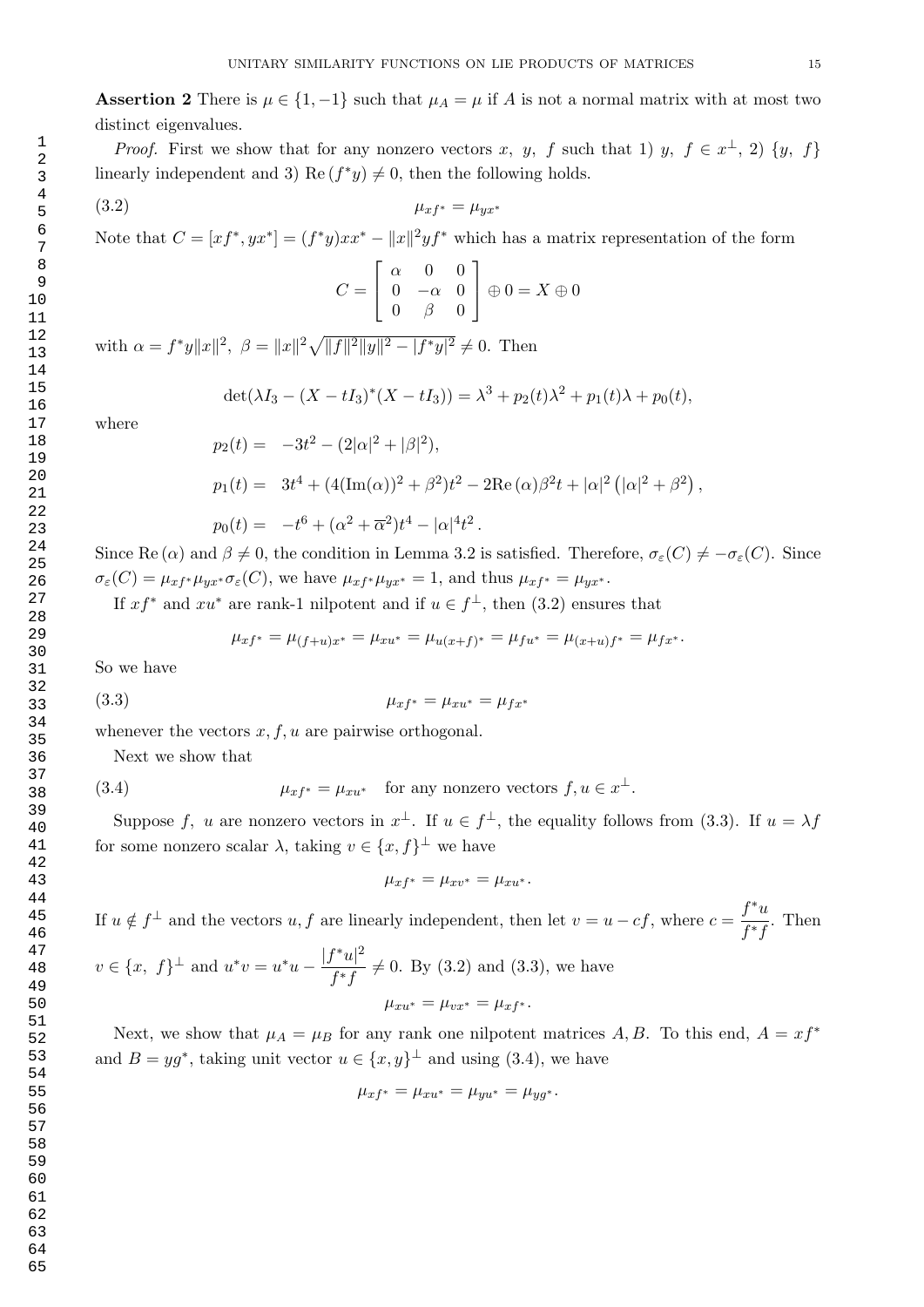By Proposition 3.3, if A is not a normal matrix with at most two distinct eigenvalues, then there is a rank one nilpotent  $B$  such that

$$
-\sigma_{\varepsilon}([A, B]) \neq \sigma_{\varepsilon}([B, A]) = \mu_B \mu_A \sigma_{\varepsilon}([B, A]).
$$

Thus,  $\mu_A \mu_B = 1$ , which implies  $\mu_A = \mu_B$ . The desired conclusion follows.

#### Acknowledgment

The research of the first author was partially supported by National Natural Science Foundation of China (No.11271217). The research of the second and third authors was partially supported by USA NSF and HK RCG. The second author is an honorary professor of the Shanghai University and an honorary professor of the University of Hong Kong.

#### **REFERENCES**

- 1. J.T. Chan, C.K. Li, and N.S. Sze, Isometries for unitrily invariant norms, Linear Algebra Appl. 399 (2005), 53-70.
- 2. J.T. Chan, C.K. Li, and N.S. Sze, Mappings on matrices: Invariance of functional values of matrix products, J. of Aust. Math. Soc., 81 (2006), 165-184.
- 3. W.S. Cheung, S. Fallat and C.K. Li, Multiplicative preservers on semigroups of matrices, Liner Algebra Appl. 355 (2002), 173-186.
- 4. J. Cui, V. Forstall, C.K. Li and V. Yannello, Properties and Preservers of the Pseudospectrum, Linear Algebra and its Applications 436 (2012), 316-325.
- 5. J. Cui, C.K. Li and Y.T. Poon, Pseudospectra of special operators and Pseudosectrum preservers, J. Math. Anal. Appl. (2014), 1261-1273.
- 6. N. Guglielmi and M.L. Overton, Fast algorithms for the approximation of the pseudospectral abscissa and pseudospectral radius of a matrix, SIAM J. Matrix Anal. appl. 32 (2011), 1166-1192.
- 7. R. Guralnick and C.K. Li, Invertible preservers and algebraic groups III: preservers of unitary similarity (congruence) invariants and overgroups of some unitary subgroups, Linear and Multilinear Algebra 43 (1997), 257-282.
- 8. K. E. Gustafson and D. K. M. Rao, Numerical range: The Field of values of linear operators and matrices, Universitext, Springer-Verlag, New York (1997).
- 9. R. Horn and C. Johnson, Matrix analysis. Cambridge University Press, Cambridge, 1985.
- 10. H. Kestelman, Automorphisms of the field of complex numbers, Proc. Lonon Math. Soc. 53 (1951), 1-12.
- 11. C.K. Li, E. Poon, and N.S. Sze, Preservers for norms of Lie product, Operators and Matrices 3 (2009), 187-203.
- 12. C.K. Li and N.K. Tsing, Linear operators preserving certain classes of functions on singular values of matrices, Linear and Multilinear Algebra 26 (1990), 133-143.
- 13. M. Marcus and M. Sandy, Conditions for the generalized numerical range to be real, Linear Algebra Appl. 71 (1985). 219-239.
- 14. P. Semrl, Non-linear commutativity preserving maps. Acta Sci. Math. (Szeged) 71 (2005), 781–819.

Department of Mathematics, Tsinghua University, Beijing 100084, P.R. China E-mail address: jcui@math.tsinghua.edu.cn

Department of Mathematics, College of William & Mary, Williamsburg, VA 23187, USA E-mail address: ckli@math.wm.edu

Department of Mathematics, Iowa State University, Ames, IA 50011, USA  $E$ -mail address: ytpoon@iastate.edu